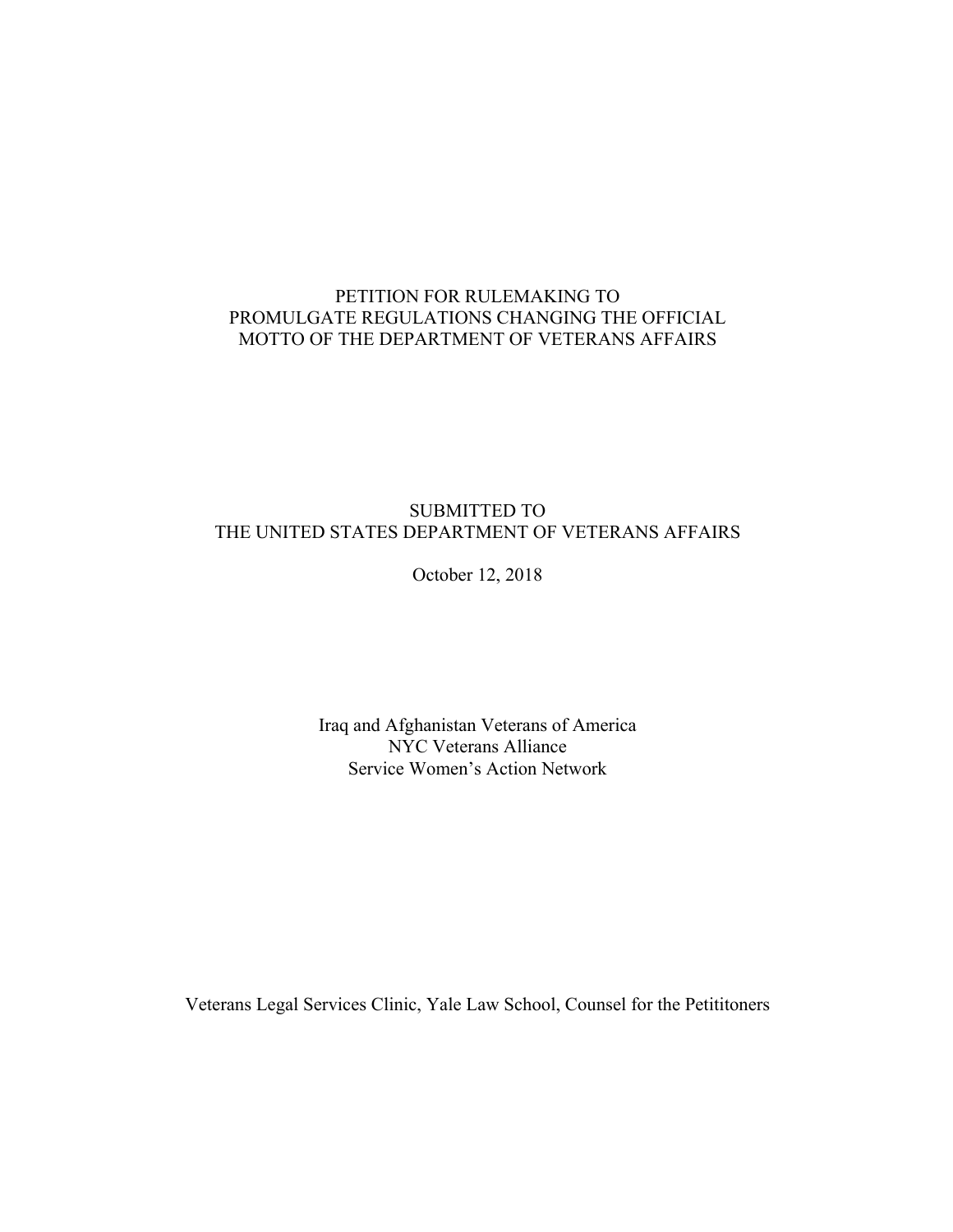Petition for Rulemaking to Promulgate Regulations Changing the Official Motto of the Department of Veterans Affairs

# **Table of Contents**

| $\mathbf{I}$ . |                                                                                    |    |
|----------------|------------------------------------------------------------------------------------|----|
| $\mathbf{I}$ . |                                                                                    |    |
| II.            |                                                                                    |    |
| Ш.             | Background: The exclusionary nature of the VA motto is harmful to women            |    |
| A.             |                                                                                    |    |
| <b>B.</b>      | Colleges and universities have made strides towards inclusion and equity  12       |    |
| C.             |                                                                                    |    |
| IV.            |                                                                                    |    |
|                | A. The proposed rule is an opportunity to engage veterans in the creation of a new |    |
|                |                                                                                    |    |
| V.             |                                                                                    | 20 |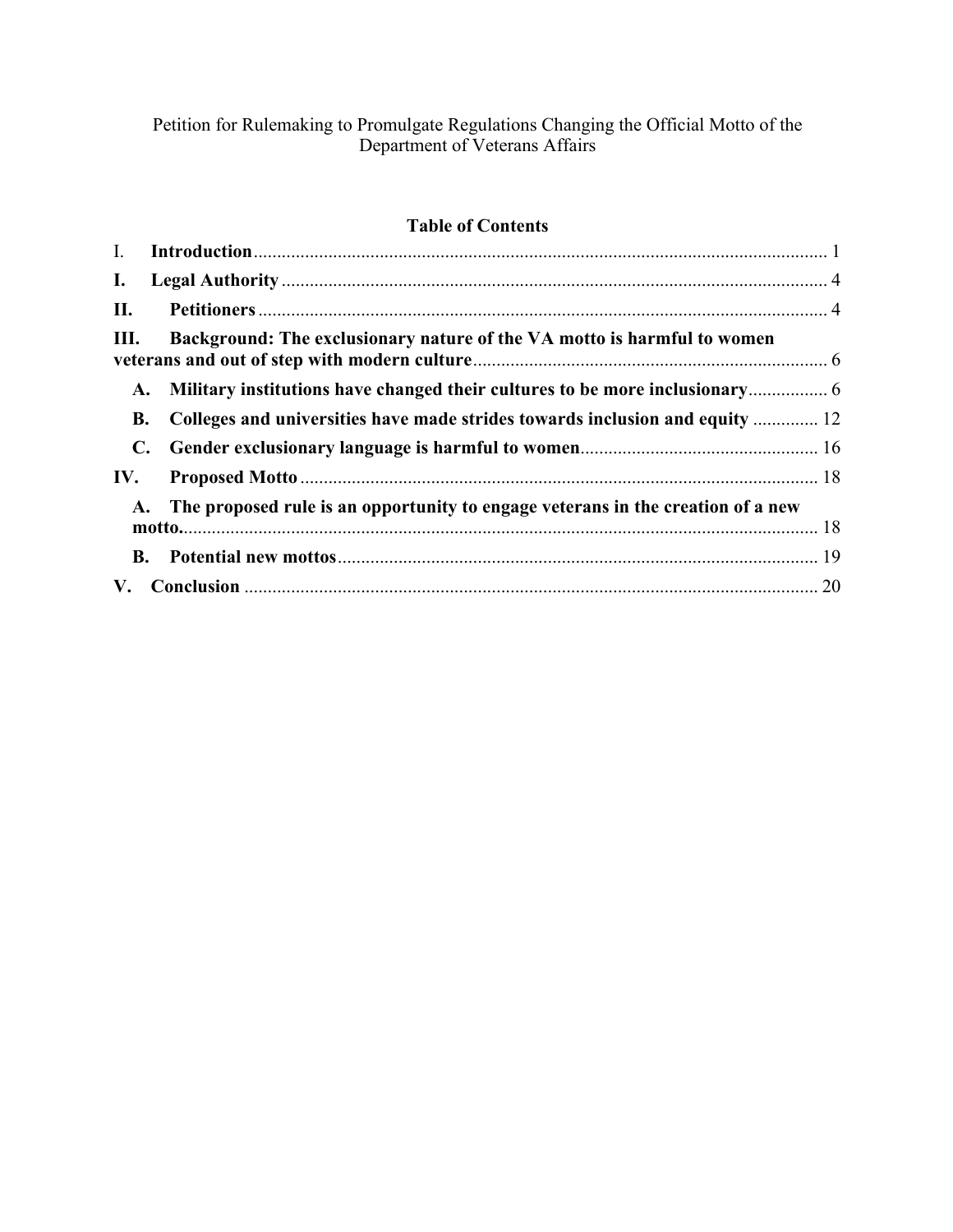## I. **Introduction**

Iraq and Afghanistan Veterans of America ("IAVA"), NYC Veterans Alliance, and Service Women's Action Network ("SWAN") petition the United States Department of Veterans Affairs ("the VA") to initiate a rulemaking proceeding pursuant to the Administrative Procedure Act, 5 U.S.C. § 553, to promulgate regulations changing the official motto of the VA. The mission statement of the VA is "To fulfill President Lincoln's promise 'To care for him who shall have borne the battle, and for his widow, and his orphan' by serving and honoring the men and women who are America's veterans."<sup>1</sup> The excerpted quote from President Lincoln also serves as the VA's motto. The motto is prominently displayed on the VA's website, in its publications, and on two plaques at the entrance of the VA's headquarters in Washington, D.C.

The current VA motto is gendered and exclusionary, relegating women veterans to the fringes of veteran communities. As the fastest growing population of veterans, women veterans deserve and require more respect from the VA. The process of ensuring the VA's equal treatment of women veterans starts with a change to its motto and a change in its culture.

Women constitute approximately 15% of active duty service members, 20% of new recruits, and 19% of reserves, with over 345,000 women deployed in support of current wars.<sup>2</sup> In 2011, women comprised approximately  $8\%$  of the veteran population.<sup>3</sup> By 2020, they will represent  $11\%$ <sup>4</sup>. The number of women using VA services has increased by 80% since 2001.<sup>5</sup> As the number of women in the military increases, more and more women will experience the unique and devastating challenges that plague women veterans. Women veterans face

<sup>&</sup>lt;sup>1</sup> *About VA*, U.S. DEP'T OF VETERANS AFFAIRS, http://www.va.gov/landing2\_about.htm.<br><sup>2</sup> *Policy Agenda: Fulfill the Promise to Today's Veterans*, IAVA, http://iava.org/wp-

content/uploads/2017/03/IAVA\_Policy\_2017\_v8\_125bleed.pdf.

<sup>3</sup> *Strategies for Serving Our Women Veterans,* U.S. DEP'T OF VETERANS AFFAIRS (May 1. 2012) https://www.va.gov/opa/publications/Draft\_2012\_Women-Veterans\_StrategicPlan.pdf*.* <sup>4</sup> *Policy Agenda,* supra note 2*.* <sup>5</sup> *Id.*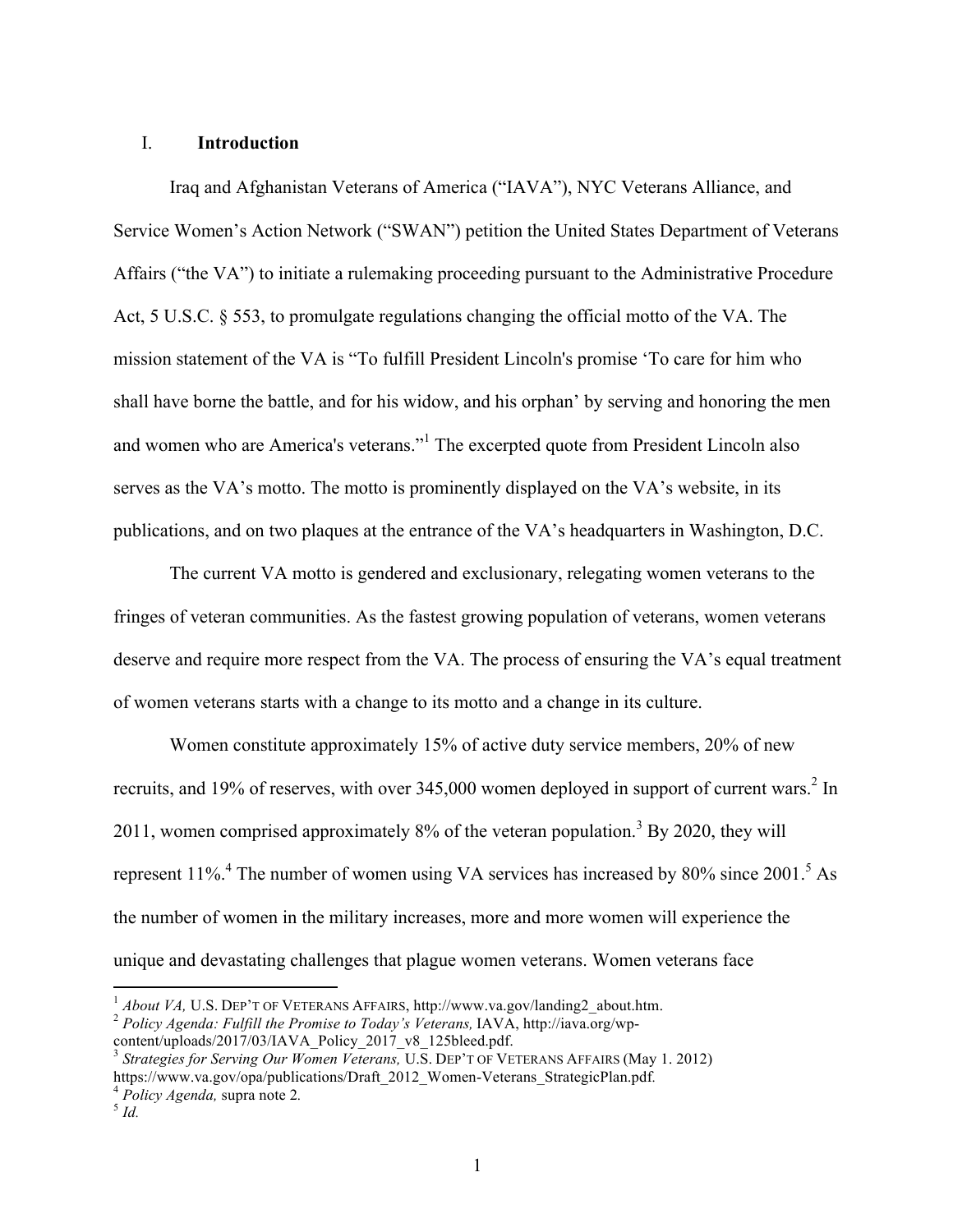unemployment and PTSD symptoms at higher rates than male veterans, and are twice as likely to be homeless<sup>6</sup> and almost twice as likely to die by suicide as civilian women.<sup>7</sup>

The VA has failed to meet the needs of women veterans. One-third of VA medical centers do not staff gynecologists, and only 2% of VA health facilities provide mammograms.<sup>8</sup> None provide pre-natal care or deliver babies.<sup>9</sup> Women veterans injured in the course of their service often receive improperly fitted prosthetics.<sup>10</sup>

This poor treatment has negatively affected women's perceptions of the VA. In IAVA's 2015 survey of 1,500 women veterans, 70% of participants said the services they received from the VA were less than good.<sup>11</sup> Fewer than half of participants believed that VA staff treated women veterans with respect or provided a culture welcoming to women.<sup>12</sup> Numerous participants recounted having their service questioned or belittled by VA employees. As these statistics make clear, the VA has failed to provide women veterans with the care they are owed. The road to gender equity is long, and will require the VA to make major policy changes. But those policy changes will be hollow if the culture of the VA continues to disregard women veterans.

IAVA has repeatedly informed the Secretary and the VA of the harms caused to women veterans by the continued use of its exclusionary motto. IAVA has met with the Secretary privately. IAVA has written again and again about this issue in the press. Most recently, IAVA

<sup>&</sup>lt;sup>6</sup> New Report Reveals Nation Still Not Fully Equipped to Support Women Veterans, DAV (Sept. 24, 2014),

http://www.dav.org/learn-more/news/2014/new-report-reveals-nation-still-fully-equipped-support-women-veterans/.<br><sup>7</sup> *VA National Suicide Data Report 2005-2016*, U.S. DEP'T OF VETERANS AFFAIRS,<br>https://www.mentalhealth.va.g

<sup>&</sup>lt;sup>8</sup> Samantha Michaels, *Is the VA Ready for an Influx of Female Veterans*, MOTHER JONES (Feb. 11, 2016, 11:00 AM), http://www.motherjones.com/politics/2016/02/congress-might-make-women-register-draft-are-veterans-hospitalsready/.

 $9$  *Id.* 

<sup>&</sup>lt;sup>10</sup> Allison Jaslow, *VA has a woman problem. It starts with its motto*, WASH. POST (May 29, 2017),<br>http://www.washingtonpost.com/posteverything/wp/2017/05/29/va-motto/?utm\_term=.920af18303dd.

<sup>&</sup>lt;sup>11</sup> Policv Agenda: Fulfill the Promise to Today's Veterans, IAVA, http://iava.org/wp-

content/uploads/2017/03/IAVA\_Policy\_2017\_v8\_125bleed.pdf.  $12$  *Id.*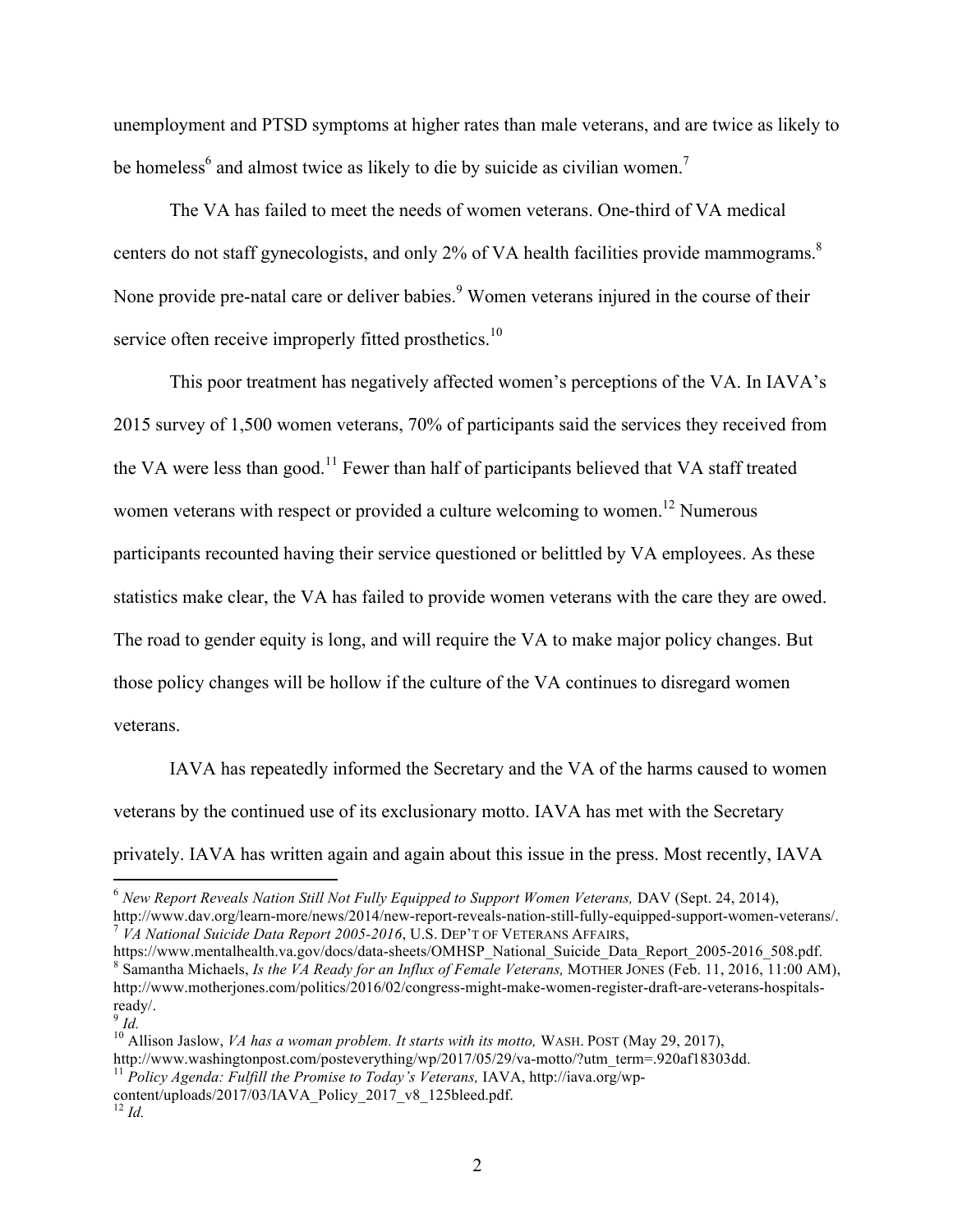published an open letter asking the Secretary once again to take this small but meaningful step toward gender equality at the  $VA$ .<sup>13</sup>

In response to IAVA's letter, a VA spokesperson dismissed the request to update the motto, stating, "Lincoln's words are Lincoln's words."<sup>14</sup> It would seem as though retaining Lincoln's literal words is more important to the VA than honoring the spirit of his call to respect and care for all veterans and their survivors.

Kayla Williams, then Director of the VA's Center for Women Veterans, also responded to IAVA, writing that "for many years, I—along with other senior VA leaders—have honored the population we serve today by using a modernized version [of the motto]: 'To care for *those* who 'shall have borne the battle' and their families and survivors."<sup>15</sup> A VA spokesperson quickly retreated from the position set forth in Williams' letter, stating that she "did not clear her letter internally before sending, and it is not VA's position."<sup>16</sup> The VA's unwillingness to embrace even this type of small, informal change—let alone its refusal to change the motto in an official or lasting way—highlights its indifference towards the hardships faced by women veterans.

The VA's motto is outdated. By excluding women, it effectively erases the meaningful contributions that women have made to the military, and communicates to women veterans that they are unwelcome outsiders. When women enter the VA headquarters in Washington, D.C., read the VA's written materials, or visit its website, they are reminded that the VA has made the

<sup>&</sup>lt;sup>13</sup> Nikki Wentling, *Iraq and Afghanistan vets call VA motto 'sexist*,' STARS AND STRIPES (Nov. 1, 2017), https://www.stripes.com/news/iraq-and-afghanistan-vets-call-va-motto-sexist-1.495691. <sup>14</sup> *Id.*<br><sup>15</sup> Kayla M. Williams, *Letter to Allison Jaslow,* WASH. POST (Jan. 26, 2018),

http://www.washingtonpost.com/news/checkpoint/wp-content/uploads/sites/33/2018/02/AJaslowsignedletter.pdf. <sup>16</sup> Emily Wax-Thibodeaux, *Is the VA motto outdated and sexist? The head of the Iraq and Afghanistan veterans group thinks so*, WASH. POST (Feb. 6, 2018), http://www.washingtonpost.com/news/checkpoint/wp/2018/02/06/isthe-va-motto-outdated-and-sexist-the-head-of-the-iraq-and-afghanistan-veterans-group-thinksso/?utm\_term=.dd4f35daa492.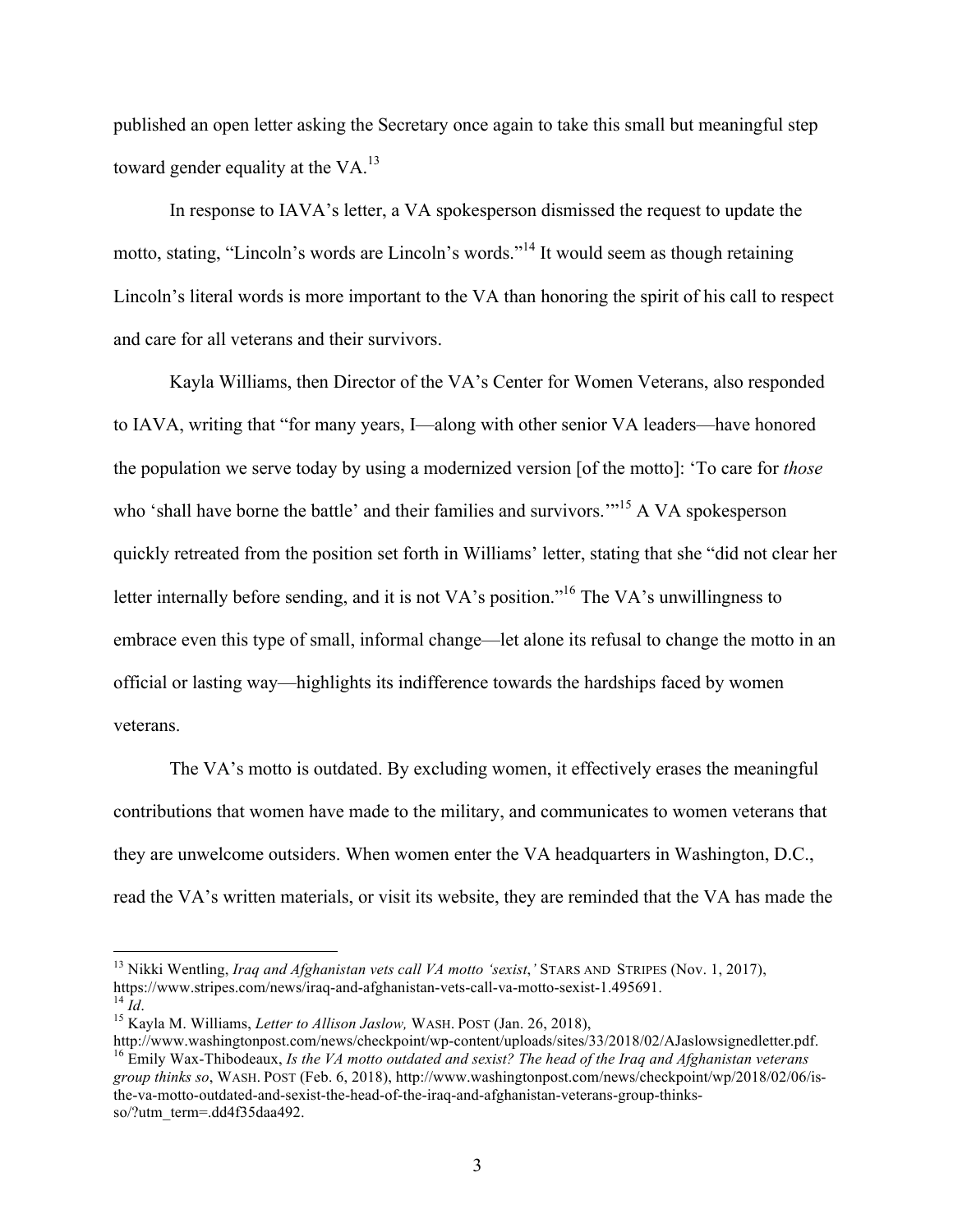conscious choice to maintain a motto that denies their existence. Changing the motto would not fix the VA's gender inequities overnight. But it would mark a powerful commitment from the VA's leadership to create a culture that acknowledges and respects the service and sacrifice of women veterans.

#### **I. Legal Authority**

The Secretary of Veterans Affairs has the authority to promulgate rules and regulations pertaining to veterans' care. General authority can be found in 38 U.S.C. § 501(a), which grants the Secretary the authority to promulgate rules "necessary or appropriate to carry out the laws administered by the Department."

Further, the current VA motto was instituted unilaterally by a former head of the agency. In 1959, Sumner G. Whittier, the head of what was then the Veterans Administration, adopted the motto and had the plaques for the entrance of the VA made and installed.<sup>17</sup> The motto and mission did not go through any formal or informal rulemaking procedures. Through a more informal process or through 38 U.S.C. §501(a) rulemaking, the Secretary has the authority to change the mission and motto of the VA.

#### **II. Petitioners**

IAVA is a a nonpartisan member-advised advocacy organization focused on solutions to the issues facing veterans today.<sup>18</sup> The organization consists of over 400,000 members and represents the over 3 million post-9/11 veterans worldwide.<sup>19</sup> IAVA's mission is to "connect,

<sup>&</sup>lt;sup>17</sup> *The Origin of the VA Motto, U.S. DEPARTMENT OF VETERANS AFFAIRS,* 

http://www.va.gov/opa/publications/celebrate/vamotto.pdf.

<sup>18</sup> *About Us,* IAVA, http://iava.org/about/. <sup>19</sup> *Id.*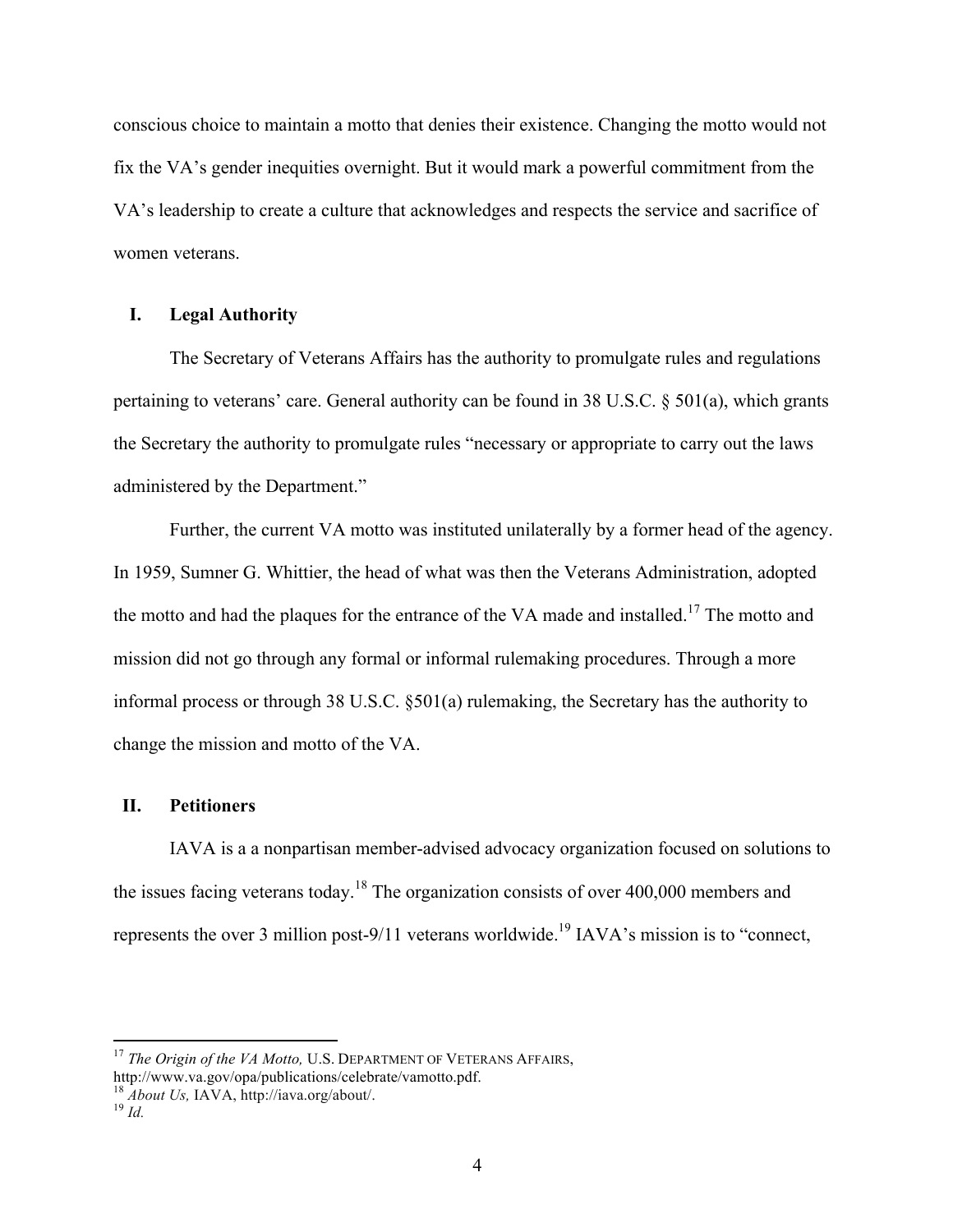unite and empower" its members.<sup>20</sup> In 2017, IAVA began advocating for the full recognition and improved treatment of women veterans.<sup>21</sup> IAVA's "She Who Borne the Battle" campaign has emphasized changing the VA motto as a vital part of making the VA more inclusive of women veterans.

The NYC Veterans Alliance is a member-driven, grassroots policy, advocacy and community-building organization that advances veterans and their family members as civic leaders. The Alliance advocates for the more than 220,000 veterans and servicemembers based in NYC. The Alliance works to achieve community wellness and access to services for all veterans in New York City and beyond, regardless of service era or discharge status.<sup>22</sup> The Alliance has defended the Brooklyn VA medical center against service reductions,  $2<sup>3</sup>$  and this year has prioritized ensuring that women veterans receive equal access to VA services.<sup>24</sup> This effort includes support for changing the VA's motto and signage that excludes women veterans.

SWAN is the nation's leading not-for-profit organization advocating on behalf of all service women and women veterans.<sup>25</sup> SWAN consists of 32,000 members and supporters and represents more than 2,000,000 women veterans of all eras of service. SWAN's principal advocacy issues are ground combat integration, abolishing military sexual trauma (MST), combatting harassment and sexism in the military and at the VA, and women's healthcare, including reproductive healthcare provided by both the VA and DoD through TRICARE.

<sup>&</sup>lt;sup>20</sup> *Id.*<br><sup>21</sup> *She Who Borne the Battle*, IAVA, http://iava.org/she-who-borne-the-battle/.<br><sup>22</sup> *About Us*, NYC VETERANS ALLIANCE, http://www.nycveteransalliance.org/about\_us.<br><sup>23</sup> *Rep. Donovan Joins NYC Veterans Allia* 

<sup>&</sup>lt;sup>24</sup> Our 2018 Policy Priorities, NYC VETERANS ALLIANCE, http://www.nycveteransalliance.org/2018\_priorities.<br><sup>25</sup> Who We Are, SWAN, https://www.servicewomen.org/who-we-are/.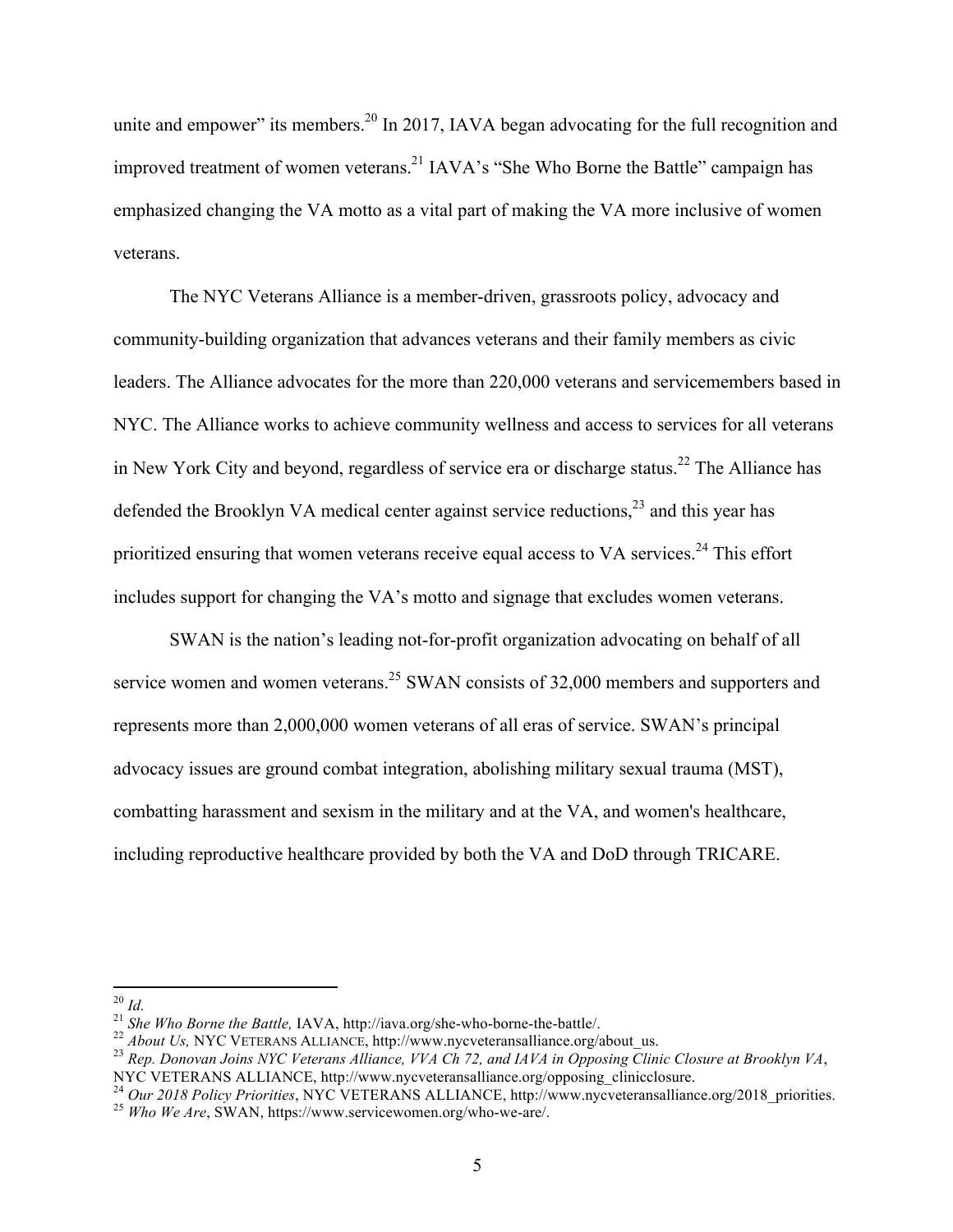**III. Background: The exclusionary nature of the VA motto is harmful to women veterans and out of step with modern culture** 

The impact of the VA's continued use of its exclusionary motto is not merely symbolic; it has a concrete negative impact on women veterans. One barometer for measuring the VA's progress on this issue is to compare the VA to other similarly situated institutions. On this measure, comparator institutions outpace the VA by leaps and bounds.

#### **A. Military institutions have changed their cultures to be more inclusionary**

Over the past several decades, many military institutions have enacted meaningful changes to their cultures and traditions in order to honor and include women service members. The VA continues to lag behind.

#### **1. The Veterans and Survivors Pension Act**

In 1975, Congress amended the Veterans and Survivors Pension Act to make the language of the statute inclusive of women veterans. The amendment replaced the term "wife" with "spouse," and the term "widow" with "surviving spouse."<sup>26</sup> The Senate Report detailing the revision stated that its purpose was to "eliminate unnecessary gender references" in the statute.<sup>27</sup> These changes occurred in the wake of the Supreme Court's landmark decision in *Frontiero v. Richardson*, a 1973 case concerning the disparate treatment of women and their spouses seeking military benefits.<sup>28</sup> The Court held that "any statutory scheme which draws a sharp line between the sexes, solely for the purpose of achieving administrative convenience, necessarily commands 'dissimilar treatment for men and women who are  $\dots$  similarly situated.<sup>"29</sup>

<sup>&</sup>lt;sup>26</sup> Pub. L. 94–169, Dec. 23, 1975.<br><sup>27</sup> S. Rep. No. 94-568, at 78 (1975).<br><sup>28</sup> 411 U.S. 677 (1973).<br><sup>29</sup> *Id.* at 690 (internal citations omitted).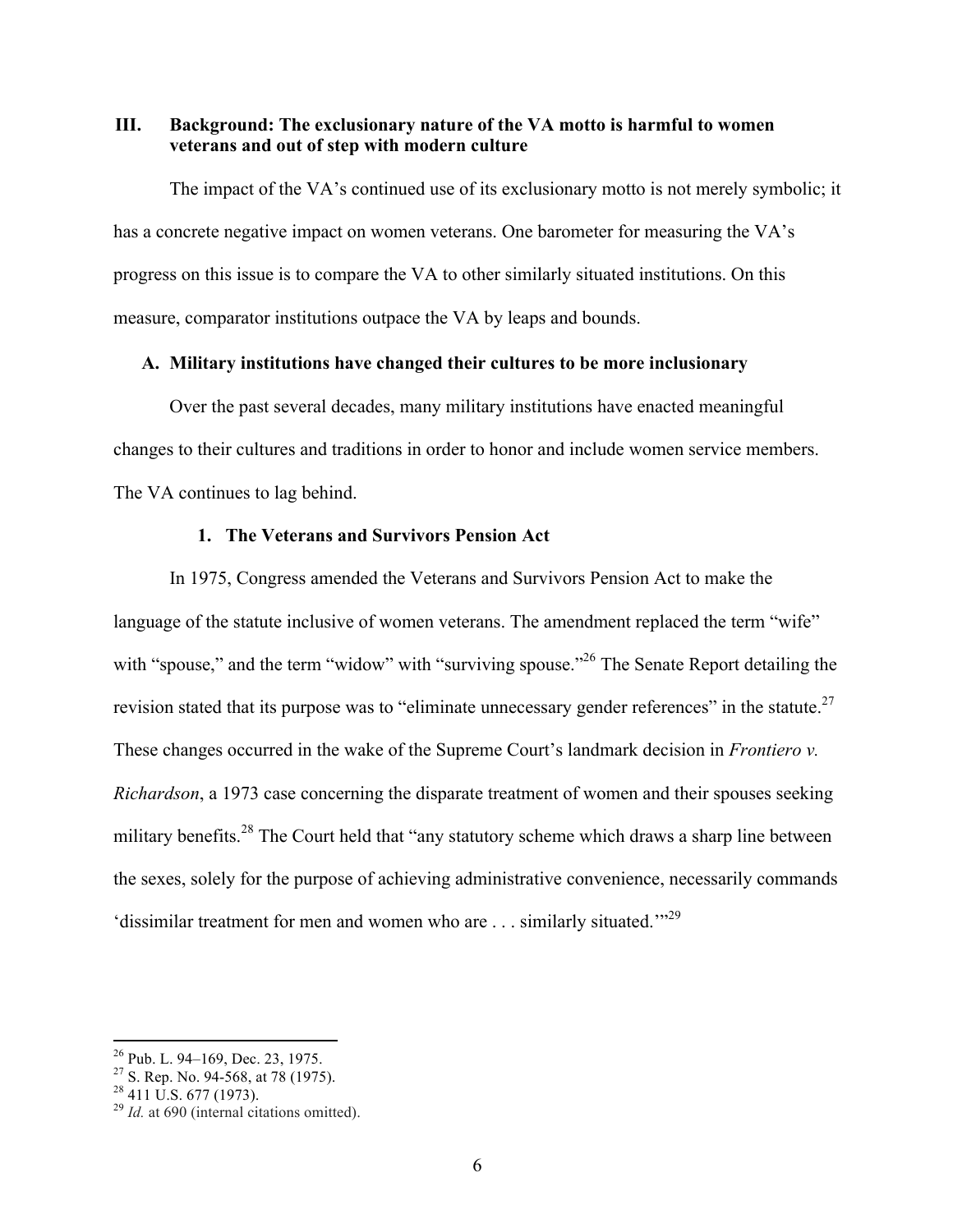The VA should follow the example set by Congress so many years ago. Not only are the references to gender in the VA's motto "unnecessary" and "unwarranted" in this day and age, they are harmful to women veterans.

#### **2. The United States Air Force Academy**

From 1964 to 2004, the Air Force Academy prominently displayed a sign reading "Bring Me Men" on its campus. The phrase comes from "The Coming American," a poem written by Sam Walter Foss in 1894.<sup>30</sup> At the beginning of each school year, incoming students marched under the sign to symbolize crossing the "threshold between an old life and a new one."<sup>31</sup> In 2003, the Air Force Academy took down the sign and replaced it a year later with one bearing a new gender-neutral motto: "Integrity First. Service Before Self. Excellence In All We Do."<sup>32</sup>

The first push to change the "Bring Me Men" sign occurred in 1993, although criticism of the sign dates back further to the admission of women to the academy in the 1970s. The then-Academy Superintendent, Lieutenant General Bradley Hosmer, rejected calls for change, stating that "it is not for us to erase our heritage or to rewrite our history."<sup>33</sup> His shortsighted rejection of the legitimate concerns of women cadets mirrors the VA's current rejection of the needs of women veterans.

In 2003, criticism of the sign swelled once again in the wake of a massive sexual assault scandal at the Academy. Dozens of women came forward to the media saying they had been sexually assaulted and subsequently punished by the administration for reporting it.<sup>34</sup> The Air

http://www.vanityfair.com/news/2003/12/airforce200312.

<sup>&</sup>lt;sup>30</sup> Sam Walter Foss, "The Coming American" (1894).<br><sup>31</sup> Erin Emery, *AFA Ends 'Bring Me Men' Era*, DENVER POST (Mar. 30, 2003).<br><sup>32</sup> Academy's "Bring Me Men" Sign Replaced With "Integrity First," DENVER 7 NEWS (Sept. 24, http://www.thedenverchannel.com/news/academy-s-bring-me-men-sign-replaced-with-integrity-first-.<br><sup>33</sup> Emery, AFA Ends 'Bring Me Men' Era.<br><sup>34</sup> Academy's 'Bring Me Men' Sign Replaced With 'Integrity First,' DENVER 7 NEWS (S

http://www.thedenverchannel.com/news/academy-s-bring-me-men-sign-replaced-with-integrity-first-. *See also*  Clara Bingham, *Code of Dishonor*, VANITY FAIR (Dec. 2003),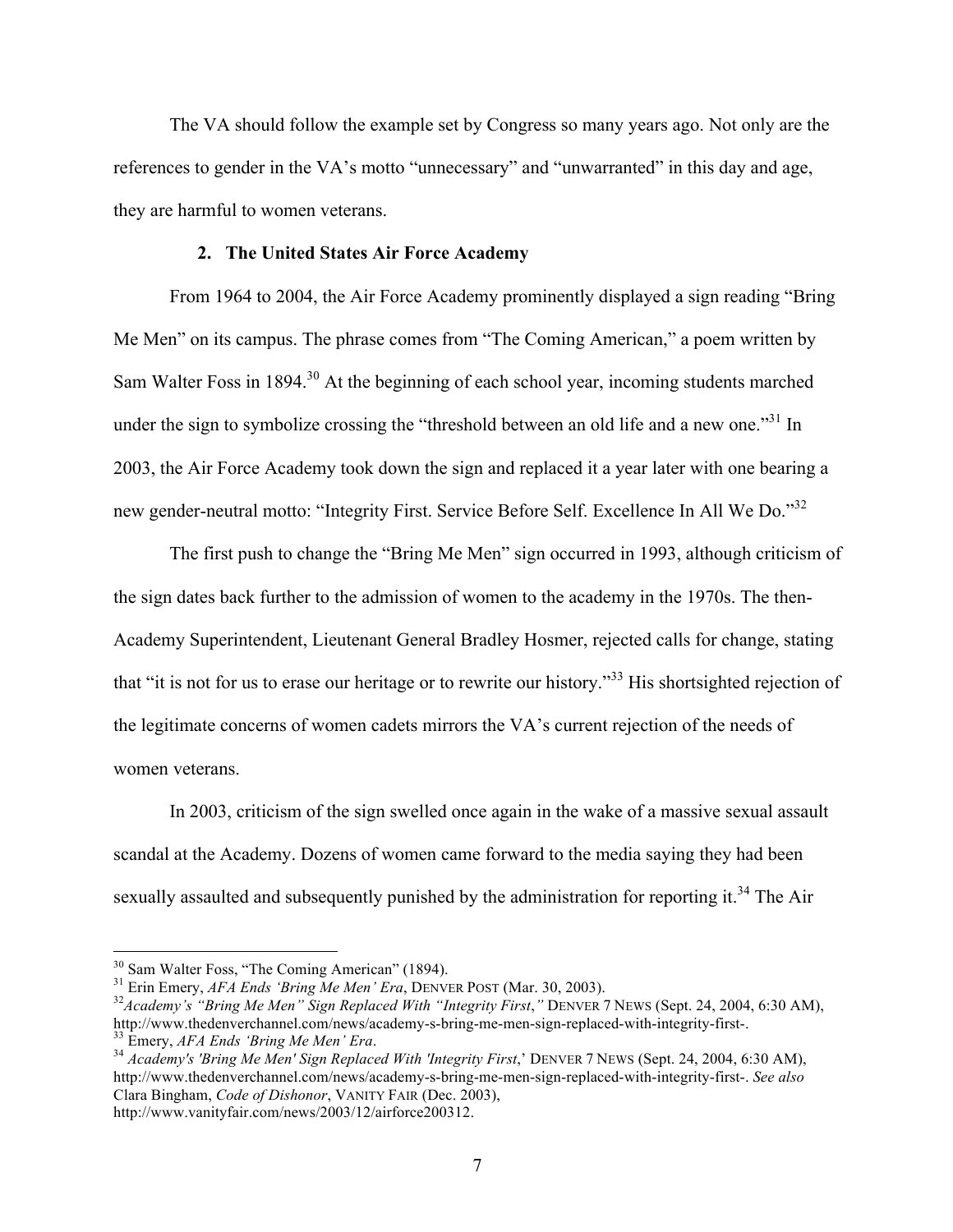Force, Pentagon and Department of Defense each launched their own investigations into the Air Force Academy and other military academies.<sup>35</sup> The investigations found that at least 142 cadets (and probably more) had been sexually assaulted in the past ten years. Most of these cadets were women. Overall, it was estimated that around 19% of female cadets experienced sexual assault during their time at the Academy.<sup>36</sup>

In the wake of the investigation, the Secretary of the Air Force, John Roche, removed the top four Academy commanders from their positions and commissioned a report called "Agenda for Change."<sup>37</sup> The Agenda laid out new initiatives, rules and policies to target the culture of sexual assault at the Academy.<sup>38</sup> One of the directives in the Agenda for Change called for the immediate removal of the "Bring Me Men" sign: "'The 'Bring Me Men...' sign on the Terrazzo wall will be removed immediately, and will be replaced by a statement that more suitably represents the aspiration of the entire cadet wing and the core values of the Air Force."39

After the Academy removed the sign, the stone archway was empty for a little over a year until, in September 2004, the Academy replaced it with a new sign that commemorates the official "three core values" of the Air Force: "Integrity First. Service Before Self. Excellence in All We Do."<sup>40</sup> The phrase was chosen from a selection of entries submitted to the Superintendent.<sup>41</sup> The Academy held a formal dedication ceremony for the new sign, while the

<sup>&</sup>lt;sup>35</sup> Eric Schmitt, *Air Force Academy Investigated 54 Sexual Assaults in 10 Years*, NEW YORK TIMES (Mar. 7, 2003).<br><sup>36</sup> Richard J. Newman, *Upheaval at the Academy*, AIR FORCE MAGAZINE (Jan. 2004),

http://www.airforcemag.com/MagazineArchive/Documents/2004/January 2004/0104academy.pdf. <sup>37</sup> United States Air Force Academy, *Agenda for Change* (Oct. 7, 2005),

http://media.defense.gov/2005/Oct/07/2001774406/-1/-1/1/IPO2004C003-appendix.pdf.<br><sup>38</sup> *Id.*<br><sup>40</sup> *Mission and Vision*, U.S. AIRFORCE,

http://www.airforce.com/mission/vision?gclid=CjwKCAjwo4jOBRBmEiwABWNaMUiiEvYP7BMKLPK4a-XWSw2eomDlI7DGKBttIebPPUh\_i\_ZVKTeaLxoCPhoQAvD\_BwE&gclsrc=aw.ds&dclid=CKSsjZn7tNYCFUUI DAod6FkHUQ.

<sup>&</sup>lt;sup>41</sup> Katherine L. Schifani, *Bring Me Men: Intertextual Identity Formation at the Air Force Academy*, Masters Theses-1911 (February 2014), http://scholarworks.umass.edu/cgi/viewcontent.cgi?article=1268&context=theses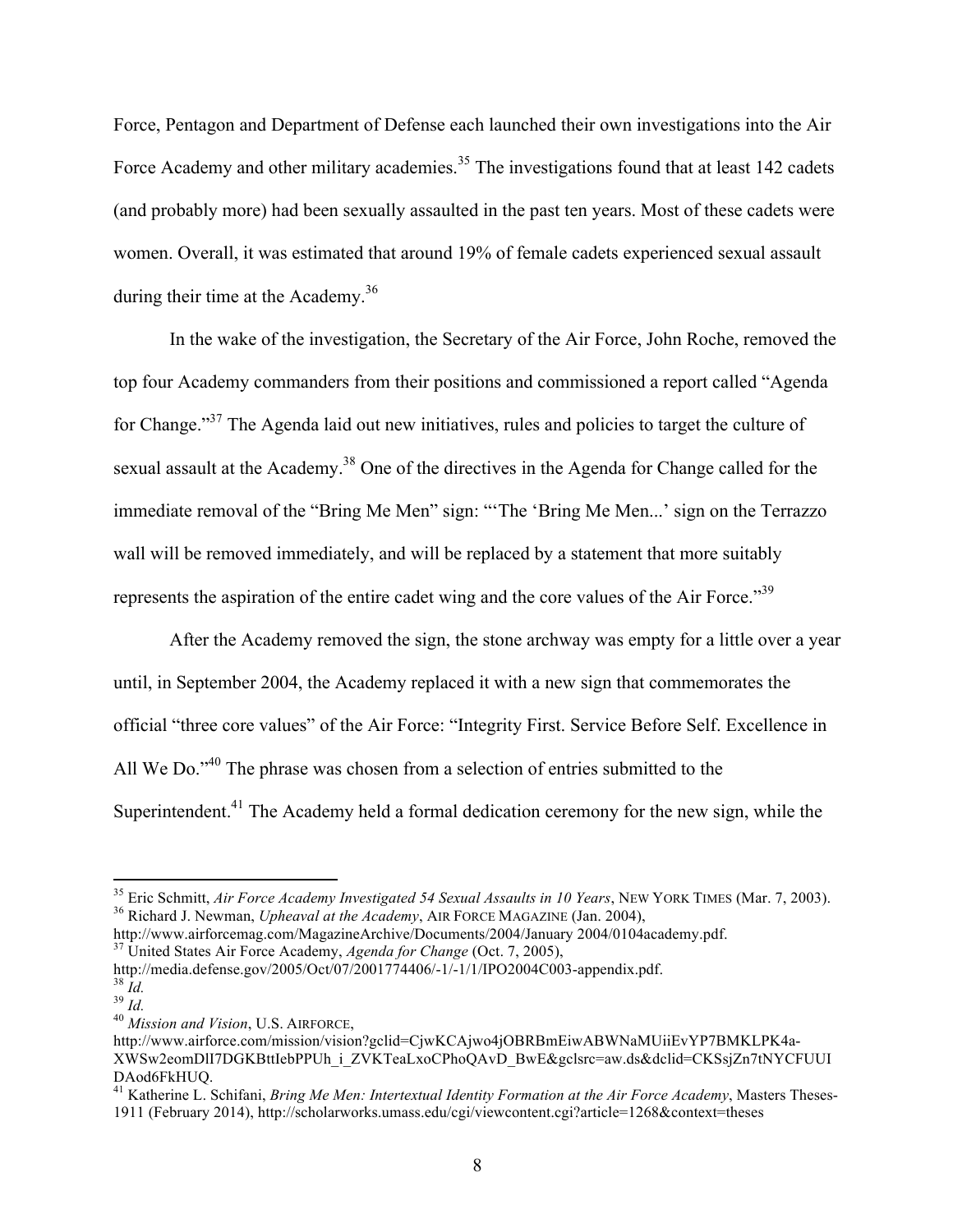old sign has been "safeguarded and preserved."<sup>42</sup>

# **3. The United States Naval Academy**

A year after the Air Force Academy removed its historic "Bring Me Men" sign, the United States Naval Academy changed the lyrics of its fight song, "Navy Blue & Gold," to make them gender neutral.<sup>43</sup> The lyrics of the original song, which had been performed at the Naval Academy at graduations and athletic games since the 1920s, referred to men only:

Now college men from sea to sea may sing of colors true, But who has better right than we to hoist a symbol hue: For sailor men in battle fair since fighting days of old Have proved the sailor's right to wear the Navy Blue & Gold.  $.$ <sup>44</sup>

The new gender-neutral lyrics, announced in 2004, replace "college men" with "colleges" and "sailor men" with "sailors."45 The Vice Admiral and academy superintendent at the time, Rodney P. Rempt, stated that the new lyrics "make our Alma Mater inclusive of all who cherish it" without "changing the meaning of the song."  $46$ 

Indeed, the change in lyrics marked a symbolic shift in a historically misogynistic and unwelcoming culture. The integration of women students into the academy in the 1980s was met with vehement resistance. Kathleen Durning studied the attitudes of both men and women at USNA after the integration of women. She found "[w]omen at USNA were dubbed 'plebettes' to underline their distinctiveness and, as a group, were the target of frequent jokes. . . . In addition,

 

<sup>&</sup>lt;sup>42</sup> Erin Emery, *AFA Ends 'Bring Me Men' Era*, DENVER POST (Mar. 30, 2003).<br><sup>43</sup> Nelson Hernandez, *At the Naval Academy, A Lyrical Change*, WASHINGTON POST (May 20, 2004), http://www.washingtonpost.com/wp-dyn/articles/A41410-2004May19.html. <sup>44</sup> *Id*. <sup>45</sup> *Id*. <sup>46</sup>*Id*.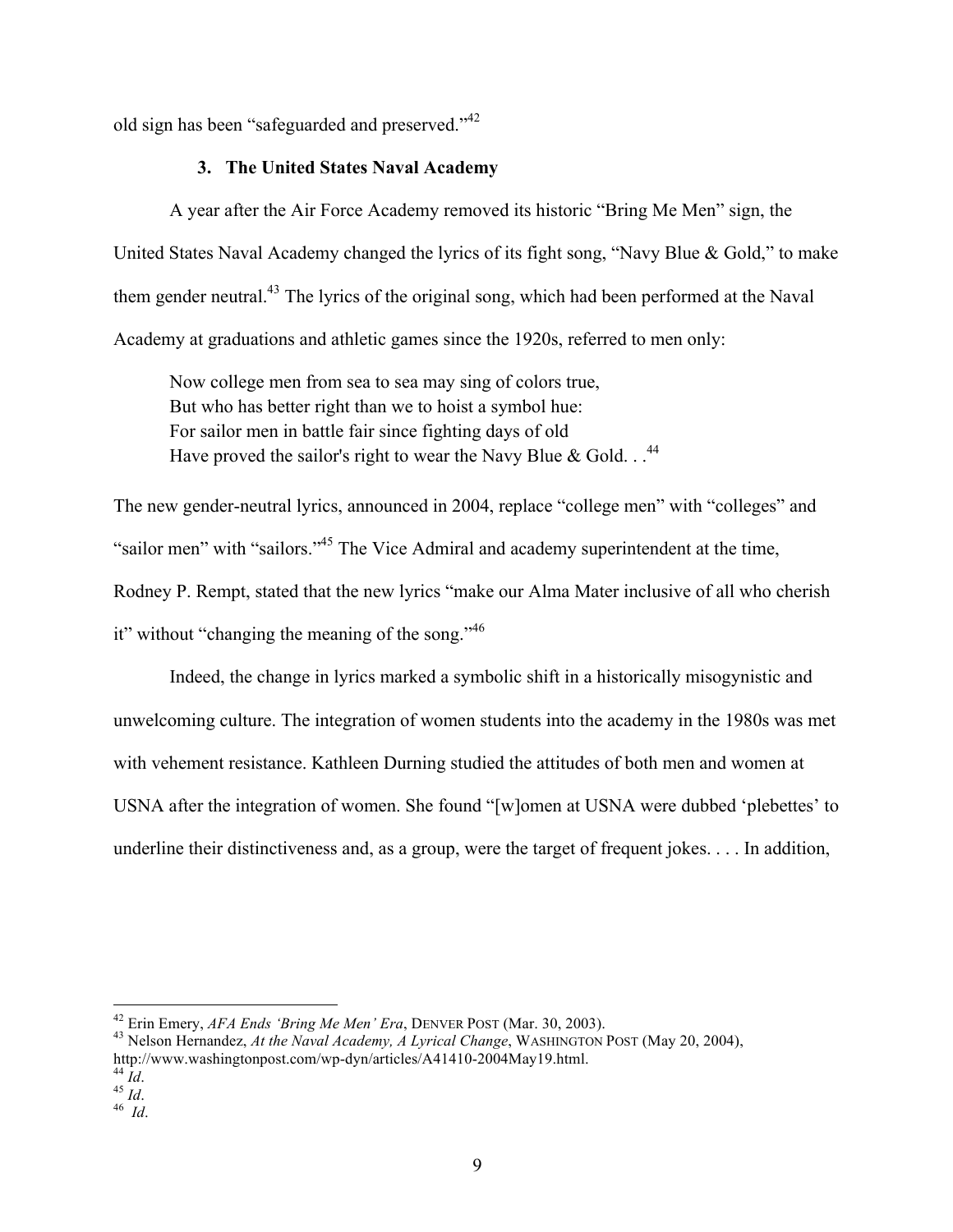preexisting generalizations about women undoubtedly contributed to resistance of male midshipmen to the idea of women performing in military roles previously reserved for men."<sup>47</sup>

The Class of 1979, the last USNA class to graduate with only men, adopted "Omnes Viri"—"All Male"—as its motto.48 In 1978, Senator Jim Webb, future United States Secretary of the Navy and an Annapolis graduate, wrote a piece for *The Washingtonian* entitled "Women Can't Fight." He argued that women were not suited for combat, that they should not be enrolled at the service academies tasked with preparing soldier for combat, and that their inclusion was the result of uninformed political inference in military affairs.<sup>49</sup>

At USNA, similar resentment was directed at the female midshipmen. Reflecting on her experience as one of the first women to attend Annapolis, Barbara Ives explained that "[h]arassment was commonplace as some believed the women were stealing men's jobs, were unable to do the job, or were there only to find husbands.<sup>550</sup> In response to such treatment, Ives recalled, "We had to maintain our decorum and live with it all."<sup>51</sup> The vitriol of male sailors and the experience of the women sailors at USNA demonstrate the absolute necessity of intentional cultural inclusion. Without taking tangible steps to make a culture more inclusive for women, men are not held accountable for their actions and women undoubtedly suffer.

#### **4. The United States Military Academy at West Point**

http://articles.baltimoresun.com/1999-10-23/news/9910230027\_1\_graduates-cate-coeducation.<br><sup>49</sup> James Webb, *Women Can't Fight*, WASHINGTONIAN (Nov. 1, 1979),<br>http://www.washingtonian.com/1979/11/01/jim-webb-women-cant-figh

 <sup>47</sup> Kathleen P. Durning, *Women at the Naval Academy: An Attitude Survey*, 4 ARMED FORCES AND SOCIETY 569, <sup>584</sup> (1978).<br><sup>48</sup> Neal Thompson, *When Only Men Were Mids*, BALTIMORE SUN (Oct. 23, 1999),

<sup>&</sup>lt;sup>50</sup> Donna Cipolloni, *Life Not Easy for the First Class Women at the U.S. Naval Academy*, TESTER (Mar. 16, 2017), http://www.dcmilitary.com/tester/news/local/life-not-easy-for-first-class-of-women-at-u/article\_1d9bf04e-54fd-5067-b03b-692f7d17f285.html. <sup>51</sup> *Id.*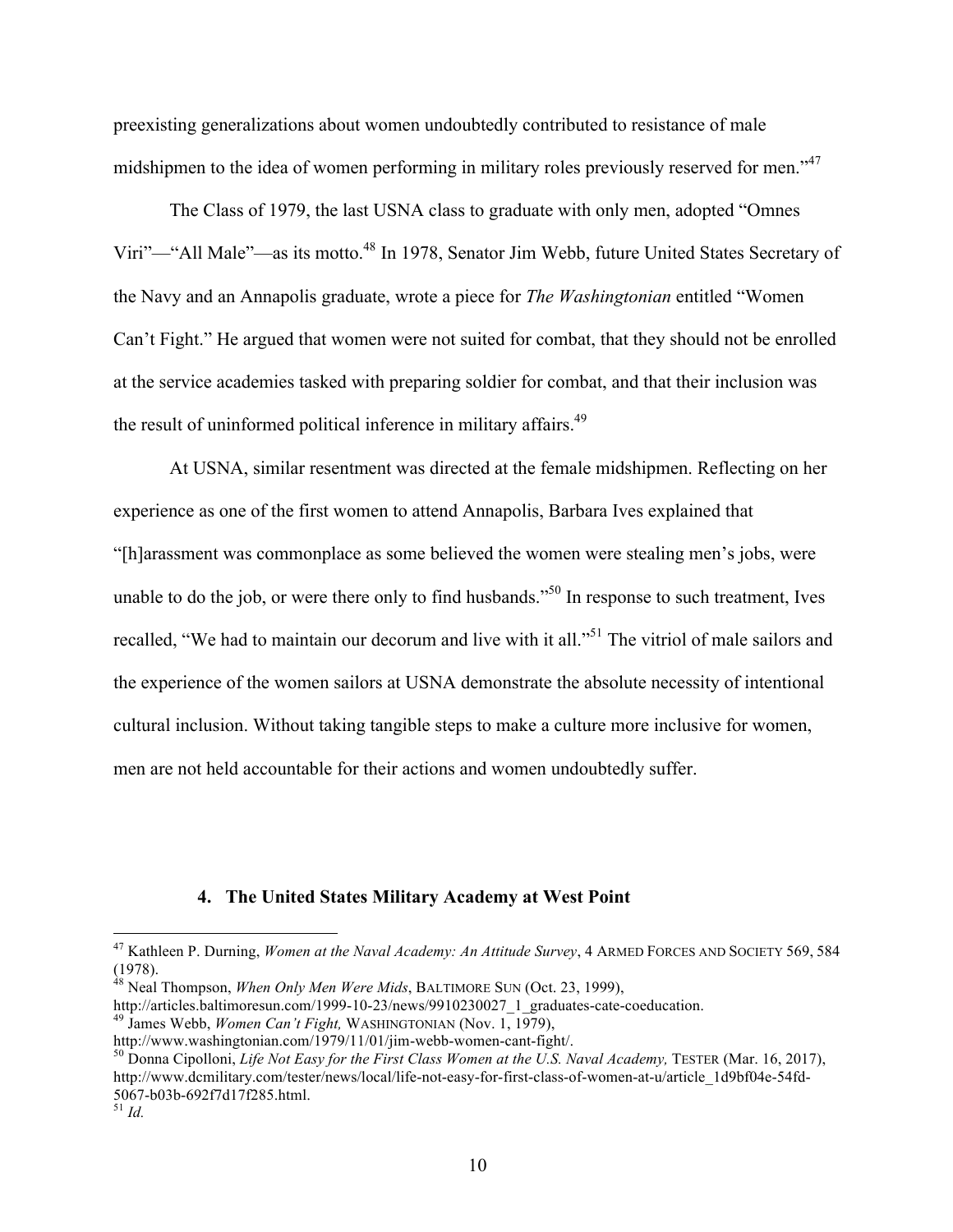The United States Military Academy at West Point also made inclusive changes in 2008, when it changed the lyrics of its alma mater from "Guide us, thy sons, aright" to "Guide us, thine own."<sup>52</sup> Superintendent Lt. Gen. Franklin Hagenback highlighted the incongruity of the old lyrics as well as the disrespect they bestow on women service members; recalling a time he heard the words "thy sons" sung during a funeral at West Point for two female graduates killed in combat.<sup>53</sup> Gen. Hagenback stated: "At the end of the day, as the commander I am ultimately responsible for doing what's right - and making these relatively minor changes are the right thing to do . . . As leaders of character, do we expect our cadets or graduates to condone exclusion of women? No. We clearly expect them to do the right thing."<sup>54</sup>

#### **5. The Marine Corps**

Progress has not been limited to educational institutions; branches of the military have also embraced this momentum for change. On January 1, 2016, Secretary of the Navy Ray Mabus issued a memorandum calling for implementation plans for gender integration in Marine Corps and Enlisted Basic Training.<sup>55</sup> In a second memo, Mabus also called for the "review of military occupational specialty titles" to guarantee gender neutrality.<sup>56</sup> The review of titles was intended to "demonstrate through this language that women are included in these positions."<sup>57</sup> Following the review, in June 2016, the Marine Corp announced that 19 occupational titles

<sup>&</sup>lt;sup>52</sup> Alexa James, *West Point amends lyrics of alma mater to be 'gender neutral*,' TIMES HERALD-RECORD (June 4, 2008, 2:55 PM), http://www.recordonline.com/article/20080604/news/80604035.

<sup>2008, 2:55</sup> PM), http://www.recordonline.com/article/20080604040404060404060404<br><sup>54</sup> *Id.*<br><sup>55</sup> Raymond Mabus, *Memorandum for the Commandant of the Marine Corps*, MILITARY TIMES (Jan. 1, 2016), http://ec.militarytimes.com/static/pdfs/SecNav.pdf.

<sup>56</sup> Fred Lambert, *Secretary of the Navy Orders Gender-Neutral Marine Corps Boot Camp, Job Titles*, UPI (Updated Jan. 10, 2016, 8:57 PM), http://www.upi.com/Top\_News/US/2016/01/10/Secretary-of-the-Navy-orders-gender-neutral-Marine-Corps-boot-camp-job-titles/6581452461874/.

<sup>&</sup>lt;sup>57</sup> Christina Jedra, *The End of 'Midshipman'? Navy Secretary Calls for Gender Integration, Removal of 'Man' from Titles*, CAPITAL GAZETTE (Jan. 17, 2016), http://www.capitalgazette.com/news/ph-ac-cn-title-changes-navymidshipmen-0115-20160117-story.html.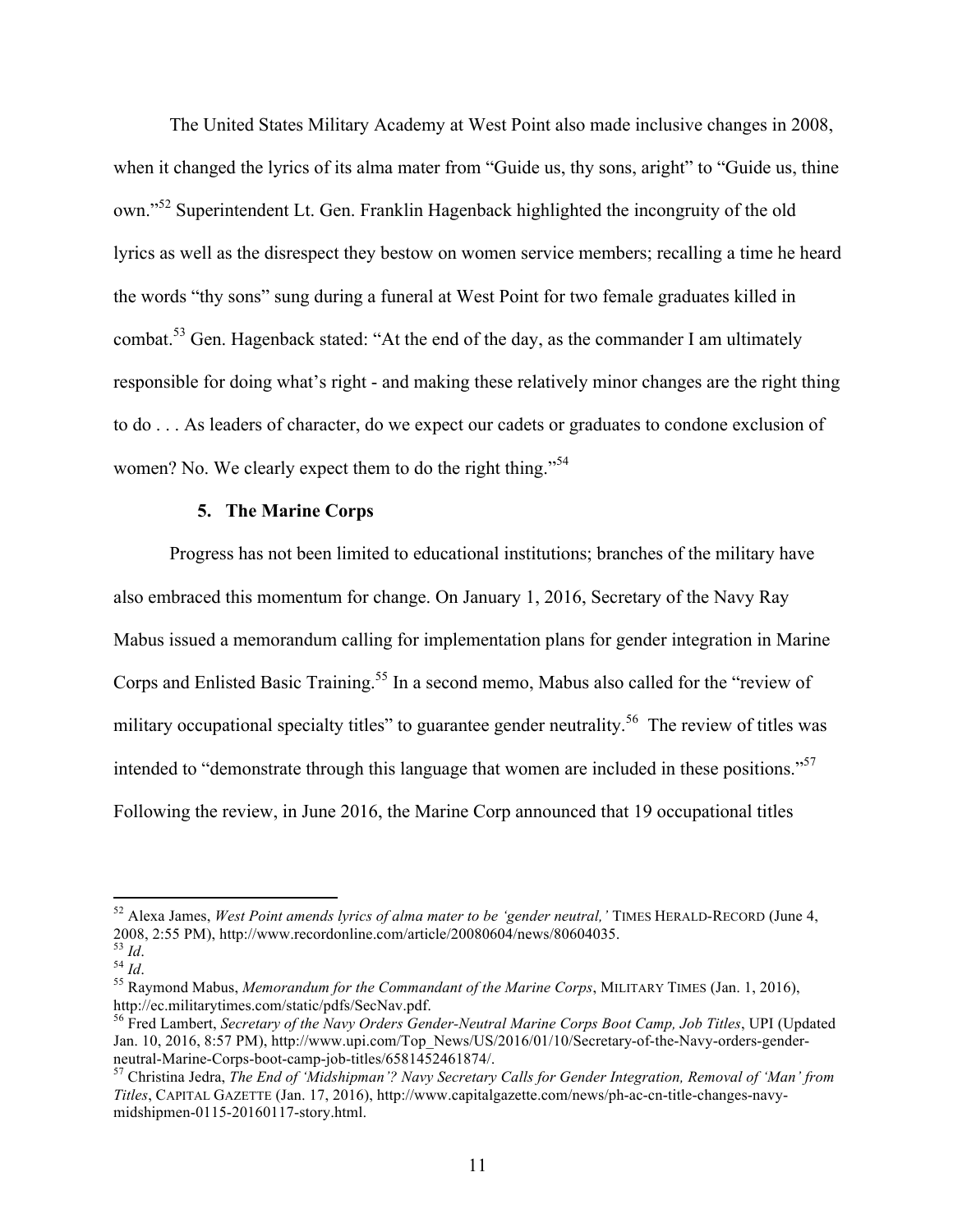would be made gender neutral.<sup>58</sup> Generally, the word "man" in job titles was changed to "Marine."<sup>59</sup>

The VA should follow the examples set by these military institutions. It should not wait for a scandal to catalyze change, as occurred at the Air Force Academy. It is entirely possible to update culture and traditions without sacrificing history and values. In fact, these military institutions have discovered that change actually *strengthen* their commitment to their values.

# **B. Colleges and universities have made strides towards inclusion and equity**

Cultural changes at college and universities also provide a useful model. Many American universities were historically all-male or male dominated, but nonetheless, have taken important steps to incorporate women more fully into campus life. These examples make clear that when administrators are committed to promoting gender equity and inclusion, cultural change is eminently achievable.

## **a. Eliminating antiquated exclusionary language**

Many colleges and universities have worked to rid their campus cultures of gendered language. Below is a non-exhaustive list of universities that have made these positive changes. Notably, many adopted gender-inclusive language in the 1980s and 1990s, further illustrating that the VA is decades behind the times.

For example, in 1988, Dartmouth College changed the name and lyrics of its 100-yearold school song, "Men of Dartmouth" (now "Alma Mater"). The college president at the time stated, "This is a simple transition from the old lyrics, yet the new version celebrates the

 <sup>58</sup> David Wilkes, *Marine Corps to Make 19 Job Titles Gender-Neutral,* WASH. EXAMINER (June 28, 2016, 10:50 AM), http://www.washingtonexaminer.com/marine-corps-to-make-19-job-titles-gender-neutral/article/2595076 *Id*.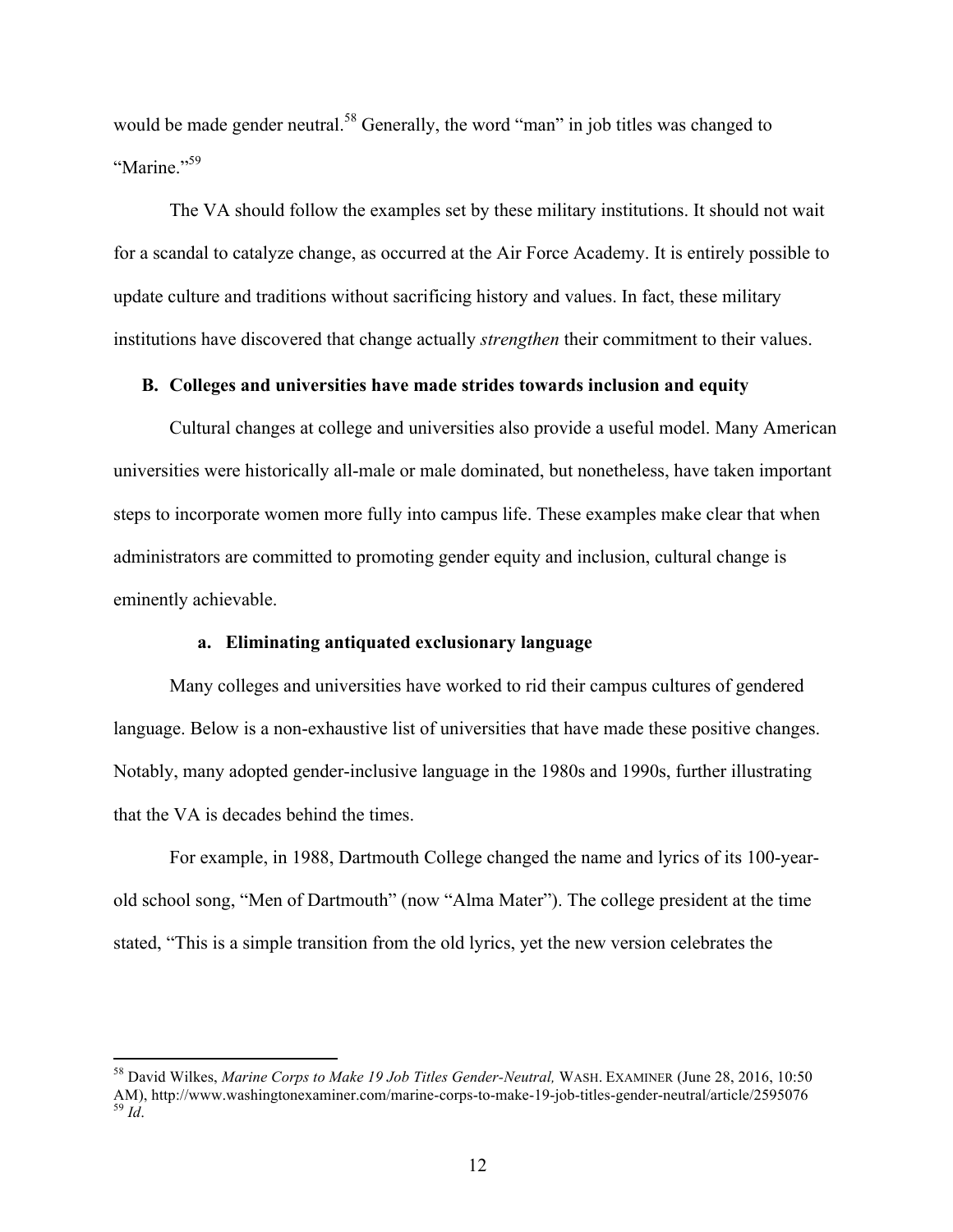presence of women and men as a single community on this campus."<sup>60</sup> In the revised lyrics, words like "son," "brother," and "men" were replaced with gender-inclusive alternatives.

Similarly, in 1987, Princeton University's Alumni Council updated the lyrics of the school song, "Old Nassau," to make them gender neutral. The phrase "her sons shall give" was changed to "our hearts shall give."61 In 1986, Syracuse University changed the lyrics of its alma mater from "May thy sons be leal and loyal" to "Loyal be thy sons and daughters."<sup>62</sup> And in 1994, Bowdoin College changed lines of its alma mater from "RISE! Sons of Bowdoin! praise her fame!" to "Raise songs to Bowdoin;" and from "Bowdoin! From birth the nurturer of men!" to "Bowdoin, from birth, our nurturer and friend."<sup>63</sup>

Even universities that have made cultural changes somewhat later are ahead of the VA. Rutgers University in New Jersey, for example, altered its alma mater in 2013,  $64$  from "My father sent me to old Rutgers/ And resolv'd that I should be a man,"<sup>65</sup> to "From far and near we came to Rutgers/ And resolved to learn all that we can."<sup>66</sup> A Rutgers alumnus observed, "I had a warm, long-term relationship with the alma mater as it was written . . . But this change is not only appropriate, it should happen sooner rather than later."<sup>67</sup>

Alma matters are historically an important component of a school's culture, and were often written by well-meaning figures who played important roles in the schools' histories. These universities nonetheless chose to change their alma maters in recognition of the fact that fealty to

<sup>&</sup>lt;sup>60</sup> *Dartmouth Song Now Gender Neutral*, UNITED PRESS INTERNATIONAL, (May 24, 1988),<br>https://www.upi.com/Archives/1988/05/24/Dartmouth-song-now-gender-neutral/4764580449600/.

<sup>&</sup>lt;sup>61</sup> Old Nassau, PRINCETON UNIVERSITY (2018), https://princetoniana.princeton.edu/traditions/performing-

arts/songs/old-nassau.<br><sup>62</sup> The Alma Mater, SYRACUSE UNIVERSITY (2018), http://originalorange.syr.edu/syracuse-spirit/alma-mater/.<br><sup>63</sup> Peter Wood & Michael Toscano, *Gender Deconstructed*, NATIONAL ASSOCIATION OF SCHOLARS

https://www.nas.org/images/documents/Gender\_Deconstructed.pdf.

<sup>64</sup>Kelly Heyboer & Mike Frassinelli, *After 140 Years, Rutgers Nixes 'Be a Man' and Rewrites Alma Mater with Gender Neutral Lyrics*, THE STAR-LEDGER (Sept. 20, 2013),

http://www.nj.com/news/index.ssf/2013/09/rutgers\_u\_to\_debut\_new\_alma\_mater\_with\_gender-neutral\_lyrics.html.<br><sup>65</sup> *Id.* 66 *Id.* 67 *Id.*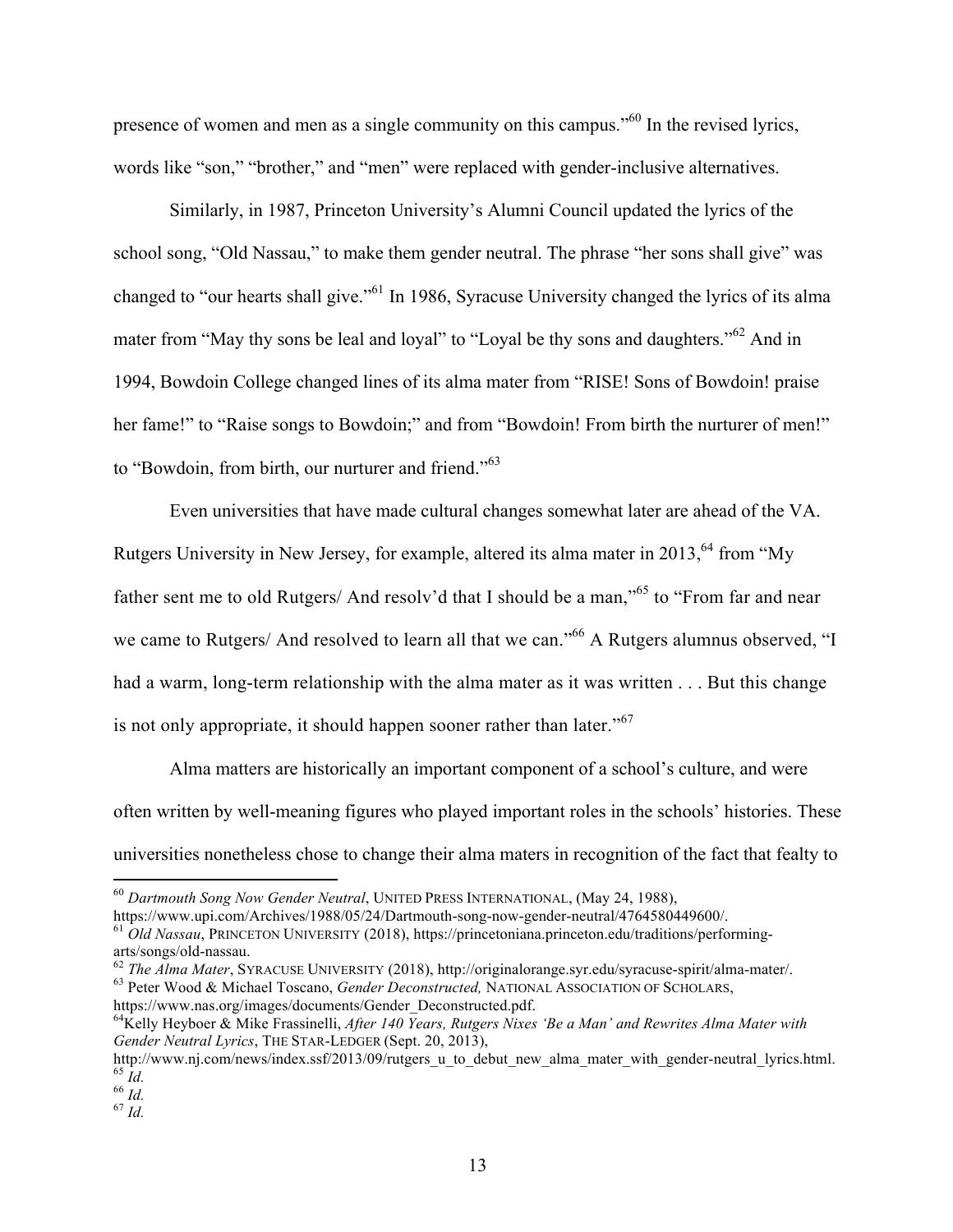the past does not override the need for gender inclusivity, and that honoring tradition and including women are not mutually exclusive.

#### **b. Renaming college institutions**

A number of universities have also renamed institutions in honor of figures historically excluded from the university. In 2017, for example, Yale University renamed one of its residential colleges after a pioneering female mathematictian, Grace Murray Hopper, and opened a new residential college honoring female civil rights activist Pauli Murray.<sup>68</sup> The renaming movement grew out of a protest against the original college's commemoration of John C. Calhoun, who was infamous for his ties to slavery and white supremacy. The University used the renaming as an opportunity to honor not only alumni of color, but also women. Similarly, Georgetown University renamed one of its major college buildings to honor Anne Marie Becraft, a pioneering  $19<sup>th</sup>$  century educator,  $<sup>69</sup>$  and Bowdoin College renamed a ceremonial college event</sup> from "James Bowdoin Day" to "Sarah and James Bowdoin Day."<sup>70</sup> These changes reflect the institutions' commitment to diversity, inclusion, and cultural progress.

#### **c. Changing cultures surrounding fraternities and other social organizations**

A number of universities have also banned fraternities and integrated all-male social groups, after identifying the harm of gender-based exclusion. These changes reflect universities' acknowledgement that culture matters. These universities, unlike the VA, have recognized that cultural exclusion is not just a passing annoyance for women, but rather a source of pervasive inequity, misogyny, and gender-based violence.

 <sup>68</sup> Monica Wang & Susan Svriuga, *Yale renames Calhoun College because of historical ties to white supremacy and slavery*, WASH. POST (Feb. 12, 2017), http://www.washingtonpost.com/news/grade-point/wp/2017/02/11/yalerenames-calhoun-college-because-of-historic-ties-to-white-supremacy-and-slavery/?utm\_term=.3f2831a6f170. 69 Ian Simpson, *Georgetown University Renames Buildings to Atone for Slavery Ties*, REUTERS (April 18, 2017, 2:59 PM), http://www.reuters.com/article/us-washingtondc-georgetown-slavery/georgetown-university-renamesbuildings-to-atone-for-slavery-ties-idUSKBN17K2AR. <sup>70</sup> Wood & Toscano, *Gender Deconstructed*, supra note 63.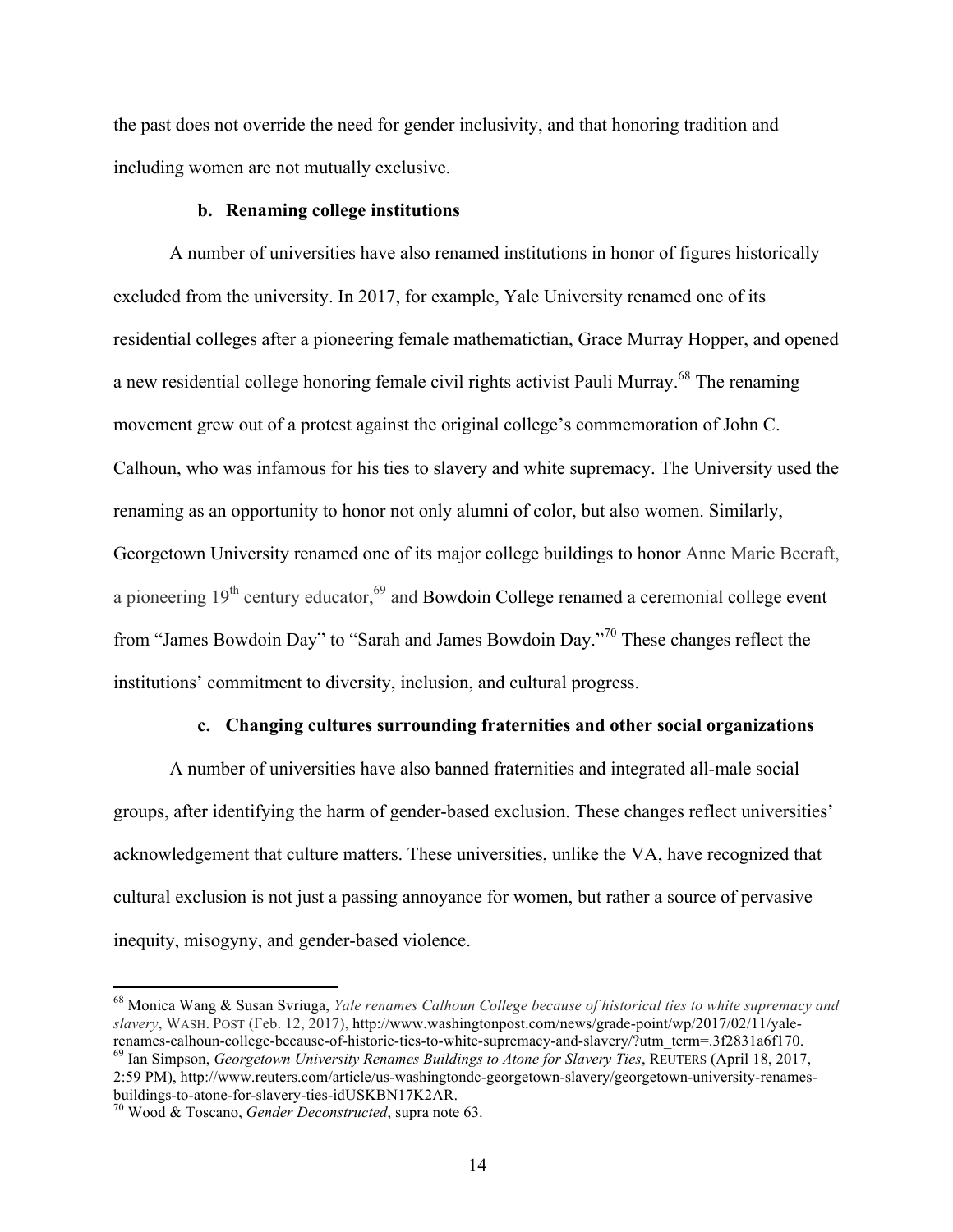In 1961, a Williams College committee concluded that fraternities had frustrated "the primary educational purposes of the College." In 1962, the College banned fraternities from campus. The "anger among alumni and students was ferocious for about two years," but thereafter, "the ability to raise money went way up, alienated alumni who had been the victim of the fraternity system came back to the college, and the standing of Williams academically rose." $71$ 

In 1988, a fraternity at Middlebury College dangled a female mannequin from a balcony covered in blood-colored paint and a sexual slur. The "mannequin was an emblem of the unchecked influence six fraternities had exerted over campus life for generations."<sup>72</sup> The incident led to the creation of a Special Committee on Attitudes Toward Gender, which concluded that there was a general "anti-feminism feeling among the male members of Middlebury." In 1991, the College officially banned fraternities from campus.

In 1996, Bowdoin College conducted a study concluding that fraternities represented "'institutional symbols' and 'informal patterns of conduct' that reinforced male privilege."<sup>73</sup> In 1997, Bowdoin banned fraternities on campus.<sup>74</sup>

In 2015, Wesleyan University ordered that its fraternities become co-ed or disband. The Chairman of the Board of Trustees and the University President wrote: "The trustees and administration recognize that residential fraternities have contributed greatly to Wesleyan over a long period of time, but we also believe they must change to continue to benefit their members

 

<sup>&</sup>lt;sup>71</sup> Zach Schonfeld, *Inside the Colleges that Killed Frats for Good*, NEWSWEEK (Mar. 10, 2014), http://www.newsweek.com/inside-colleges-killed-frats-good-231346. <sup>72</sup> Id.<br><sup>73</sup> Wood & Toscano, *Gender Deconstructed*, supra note 63. *74 <i>Fraternity Membership Policy*, BOWDON DEAN OF STUDENTS OFFICE,

https://www.bowdoin.edu/studentaffairs/student-handbook/college-policies/fraternity-membership-policy.shtml.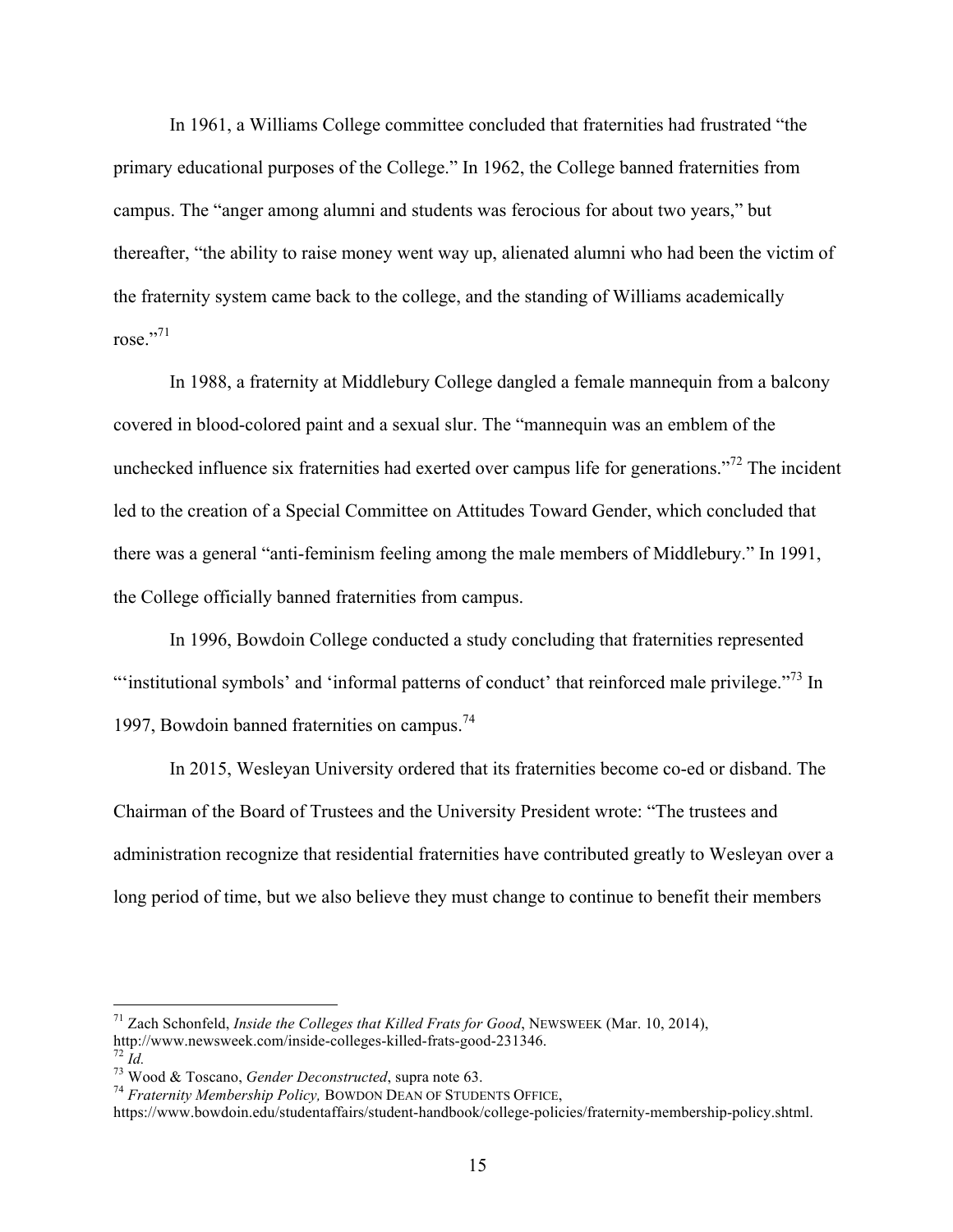and the larger campus community. Women as well as men must be full members and well represented in the body and leadership of the organization."<sup>75</sup>

In 2016, Harvard University rolled out a new policy penalizing single-gender social clubs and fraternities, after a university task force found that such groups were linked to a misogynistic culture that fuels "the marginalization of women and assumptions about sexual entitlement."<sup>76</sup>

These examples highlight the pernicious effect that cultural exclusion can have on women, and the ways in which institutions can reverse course by eliminating or integrating social organizations. This petition, however, merely asks the VA to make a modest change to its exclusionary motto. This should be an easy choice for the VA; changing the motto demands little of the agency, but maintaining the motto imposes a heavy cost on women veterans.

## **C. Gender exclusionary language is harmful to women**

Social science research establishes the detrimental harms that exclusionary language can have on women. Gendered language ignores and excludes women. Social scientists have found that "[o]stracism threatens. . . the need to feel a secure sense of social belonging, the need to feel a sense of control over our lives, the need for high self-esteem, and the need for meaningful existence. . . . [activating] an immediate pain response as expressed by self-reported distress and anger."<sup>77</sup> Studies have concluded that "the brain is well equipped to detect even the slightest hint of ostracism . . . by registering it as painful."<sup>78</sup> The "immediate response to ostracism [activates]

<sup>&</sup>lt;sup>75</sup> Ariel Kaminer, *Fraternities at Wesleyan are Ordered to Become Coed*, N.Y. TIMES (Sept. 22, 2014),<br>https://www.nytimes.com/2014/09/23/nyregion/fraternities-at-wesleyan-are-told-they-must-be-coed.html? r=0. <sup>76</sup> Michael Levenson, *Harvard Dean Stands Firm Against Single-Sex "Final Clubs,"* BOSTON GLOBE (Feb. 25,

<sup>2017),</sup> https://www.bostonglobe.com/metro/2017/02/25/harvard-dean-stands-firm-against-single-sex-finalclubs/5R2HoMfyCnCWSr0YmesjTI/story.html.

<sup>77</sup> Jane Stout & Nilanjana Dasgupta, *When He Doesn't Mean You: Gender-Exclusive Language as Ostracism*, PERSONALITY AND SOCIAL PSYCHOLOGY BULLETIN (2011), 758.<br><sup>78</sup> Ilja van Beest & Kipling D. Williams, *When Inclusion Costs and Ostracism Pays, Ostracism Still Hurts*, JOURNAL

OF PERSONALITY AND SOCIAL PSYCHOLOGY (2006), 918–928.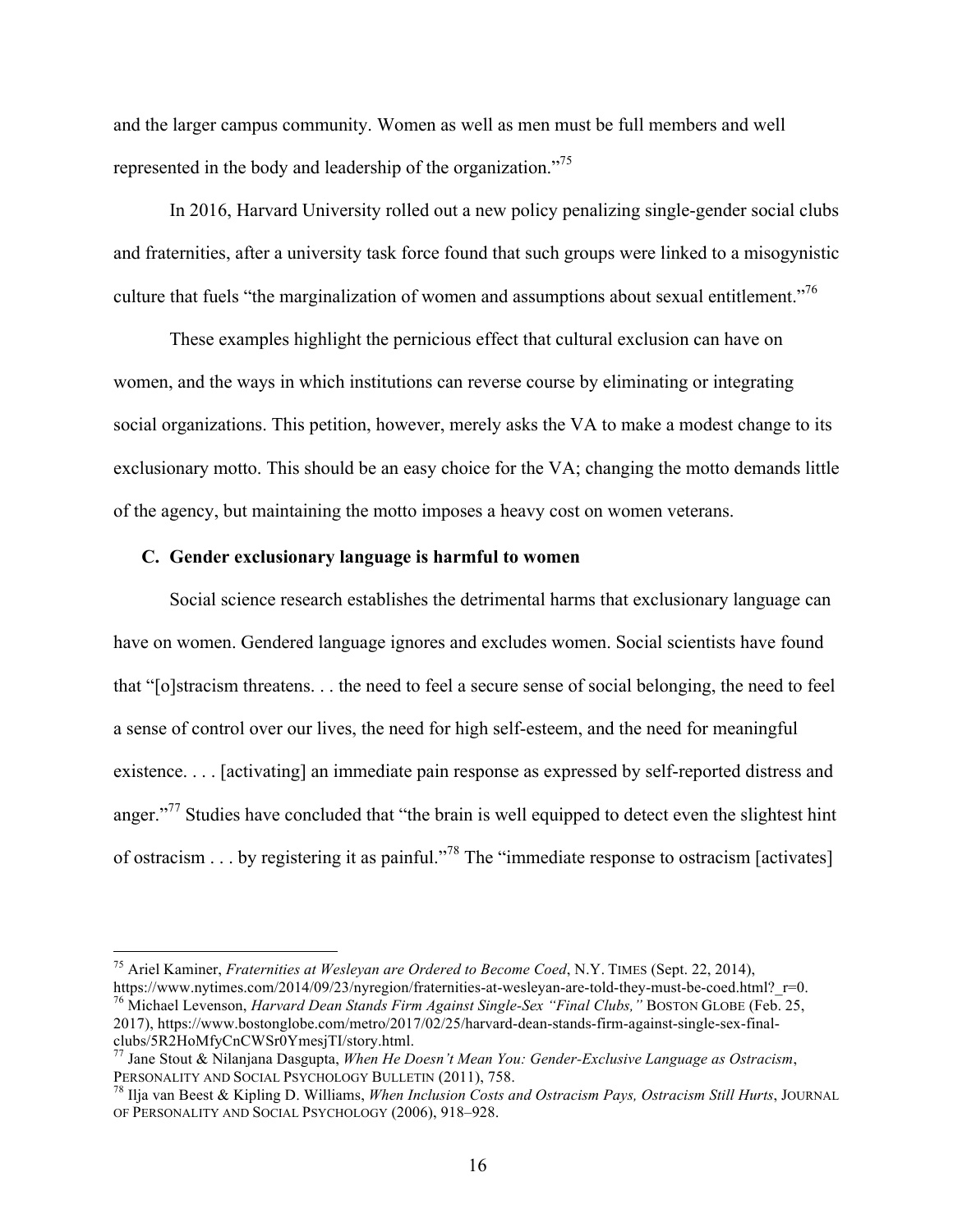. . . the dorsal anterior cingulate cortex . . . the same brain region activated during exposure to physical pain."<sup>79</sup>

The VA's use of gendered and exclusionary language in its motto has this effect on women veterans. When women veterans see the motto in VA correspondence, on the VA website, and emblazoned on the entrance to the VA headquarters, their sense of belonging at the VA is endangered. Women veterans, who have selflessly sacrificed for our country, do not deserve to feel the pain of being ignored in their own community.

Discrimination based on the use of gendered language can have other serious negative effects on women's health. "[R]ecognizing prejudice directed against one's social group is negatively related to psychological wellbeing in women."<sup>80</sup> Gender discrimination "has the potential of yielding or [exacerbating] symptoms of PTSD, depression, complex PTSD and other post-trauma spectrum disorders."81 Perceived discrimination has also been linked to anxiety, hypertension, breast cancer, obesity, high blood pressure, and substance abuse.<sup>82</sup> Some studies have found that perceived discrimination and exclusion are "social stressor[s] that set[] into motion a process of physiological responses (e.g., elevated blood pressure, heart rate, cortisol secretions), and these heightened physiological responses over time can have downstream effects on health."83 In addition, "routine discrimination can become a chronic stressor that may erode an individual's protective resources and increase vulnerability to physical illness."<sup>84</sup>

 <sup>79</sup> James H. Wirth & Kipling D. Williams, *'They Don't Like Our Kind': Consequences of Being Ostracized While*   $\frac{80}{1}$  Id.<br> $\frac{1}{10}$  Kira et al, *Are the Negative Mental Health Effects of Gender Discrimination (GD) Salient across Cultures? Does* 

*Self-Esteem Mediate These Effects: GD as a Continuous Traumatic Stress and the Pathways to Its Negative* 

<sup>&</sup>lt;sup>82</sup> Elizabeth A. Pascoe & Laura Smart Richman, *Perceived Discrimination and Health: A Meta-Analytic Review*, PSYCHOLOGICAL BULLETIN (2009), 531–554. <sup>83</sup> *Id.* <sup>84</sup> *Id.*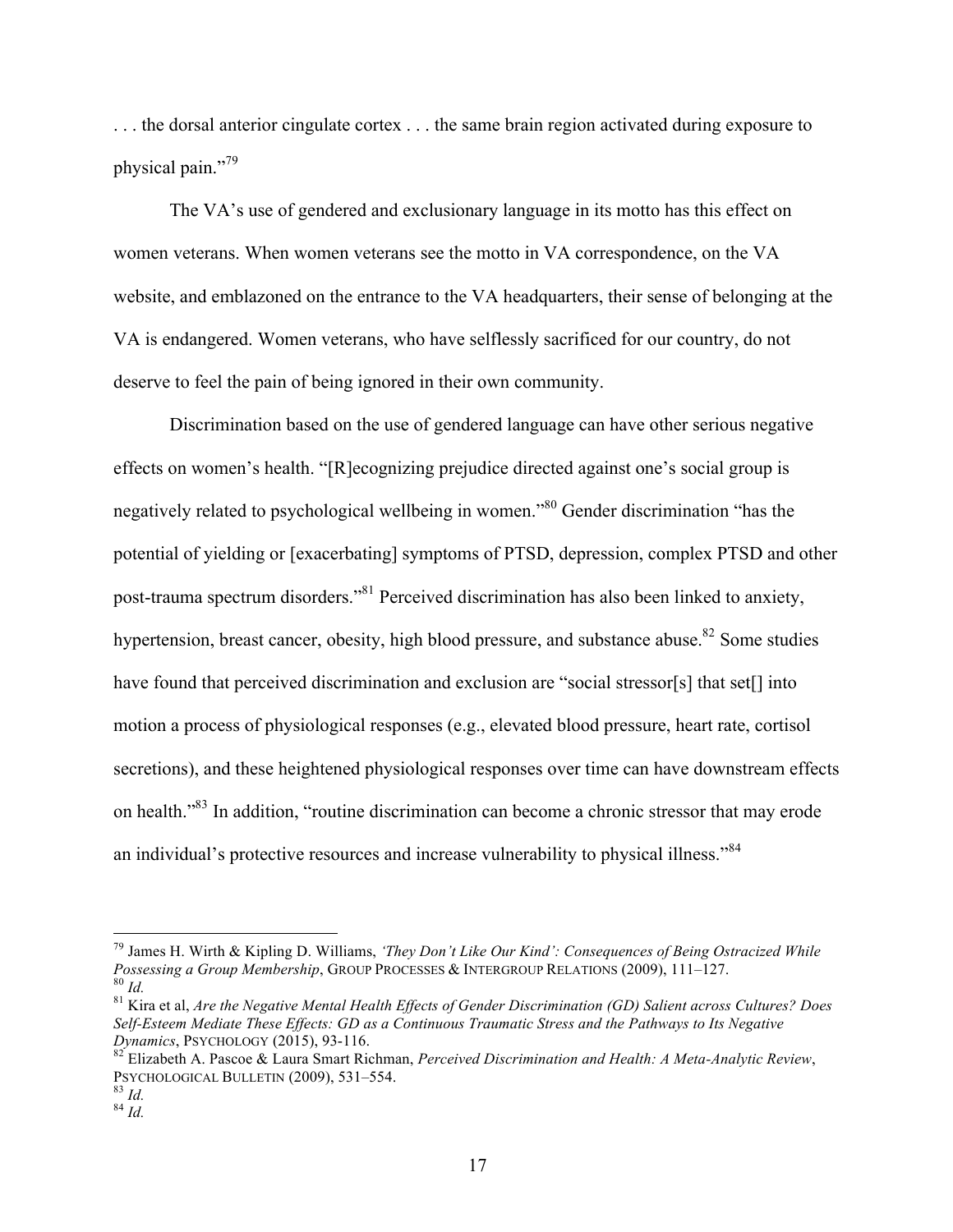Not only is gendered language harmful to women's health, but it also harms the community at large by perpetuating systemic inequality. "[G]endered wording (i.e. masculineand feminine-themed words, such as those associated with gender stereotypes)" maintains gender inequality.85 And institutions that use gendered language perpetuate institutional sexism and inequality.

The VA's refusal to update its motto to reflect the reality of today's veteran population is an intentional choice. "From the perspective of the speaker, gender-exclusive language is likely to be a passive form of exclusion, but from the perspective of the target it may be experienced as an active form of exclusion."<sup>86</sup> The VA's adherence to its gendered and exclusionary motto is not passive or neutral. In refusing to change the motto, the Secretary opts to exclude women and to ignore the negative effects of this exclusion.

### **IV. Proposed Motto**

IAVA petitions the VA to replace its current motto with one that is inclusive of women. As established above, a new inclusive motto would send the important message that VA cares about women veterans and honors their service. Furthermore, changing the motto would put an end to the significant psychological harms that the old motto inflicts on women veterans, and serve as a powerful step toward eradicating systemic gender inequality at the VA.

# **A. The proposed rule is an opportunity to engage veterans in the creation of a new motto.**

In addition to making a difference in the lives of women veterans, a new motto could also serve as a vehicle for engaging and energizing the veterans community at large. The VA could invite veterans to participate in the process of crafting and selecting a new motto. By including

 <sup>85</sup> Danielle Gaucher, Justin Friesen, & Aaron Kay, *Evidence That Gendered Wording in Job Advertisements Exists and Sustains Gender Inequality,* JOURNAL OF PERSONALITY AND SOCIAL PSYCHOLOGY (2011), 1. <sup>86</sup> Stout & Dasgupta, *supra* note 77 at 758.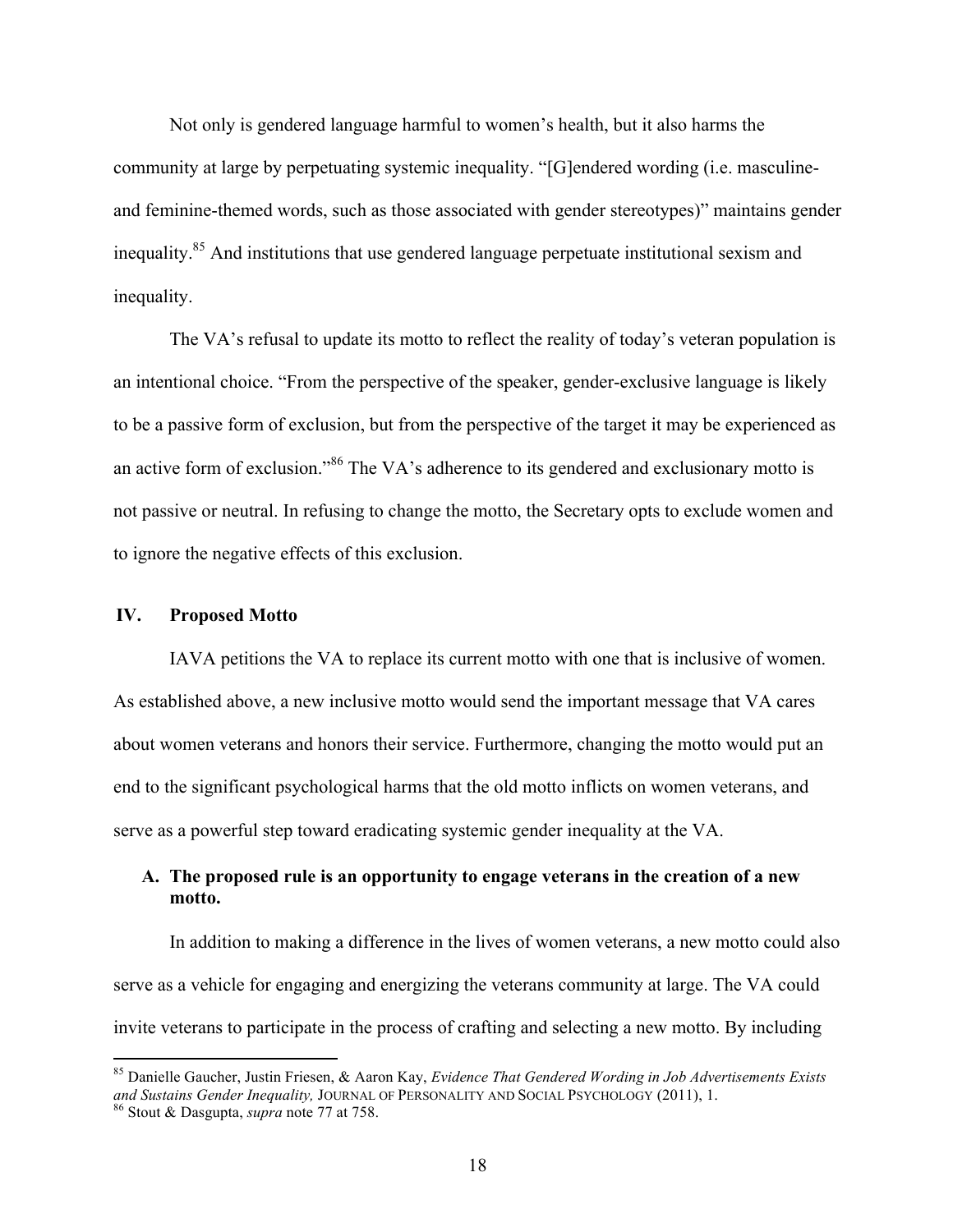veterans in this symbolic action and providing a platform for their voices to be heard, the VA could increase veterans' sense of ownership and belonging in the community fostered by the VA.

In similar moments of change, other institutions have invited their members to participate in the creation of new cultural symbols. At the Air Force Academy, as discussed above, the Superintendent invited community members to submit proposals for a new motto.<sup>87</sup> The new motto, which serves as a tribute to the official core values of the Air Force, was selected from among the candidates.<sup>88</sup> The VA could adopt a similar strategy by soliciting proposals from veterans in advance of the official period of Notice and Comment.

### **B. Potential new mottos**

IAVA proposes three potential strategies for replacing the motto. First, the VA could preserve the majority of the old motto's content simply by substituting gender neutral pronouns in place of "he" and "his," as well as "family" and "survivors" in place of "widow" and "children." The new motto would therefore consist of some version of the following: "To care for those who shall have borne the battle, and for their families and their survivors." In fact, the VA has already begun to incorporate this gender-neutral version of the motto into its informal communications. Both Secretary McDonald and Secretary Shulkin have used an updated version the VA's mission—"to care for those who shall have borne the battle."<sup>89</sup> And the Center for Women's Veterans' office at the VA printed posters reading, "Today we say to care for those

 <sup>87</sup> Katherine L. Schifani, *Bring Me Men: Intertextual Identity Formation at the Air Force Academy*, MASTERS THESES-1911 (February 2014), http://scholarworks.umass.edu/cgi/viewcontent.cgi?article=1268&context=theses <sup>88</sup> *Mission and Vision*, U.S. AIRFORCE,

http://www.airforce.com/mission/vision?gclid=CjwKCAjwo4jOBRBmEiwABWNaMUiiEvYP7BMKLPK4a-XWSw2eomDlI7DGKBttIebPPUh\_i\_ZVKTeaLxoCPhoQAvD\_BwE&gclsrc=aw.ds&dclid=CKSsjZn7tNYCFUUI DAod6FkHUQ.

<sup>89</sup> *Remarks by Secretary Robert A. McDonald*, U.S. DEPARTMENT OF VETERANS AFFAIRS (Sep. 17, 2016), http://www.va.gov/opa/speeches/2016/09\_17\_2016.asp; *Message from VA Secretary Dr. David Shulkin,* U.S. Department of Veterans Affairs, http://www.blogs.va.gov/VAntage/35253/message-from-va-secretary-davidshulkin/.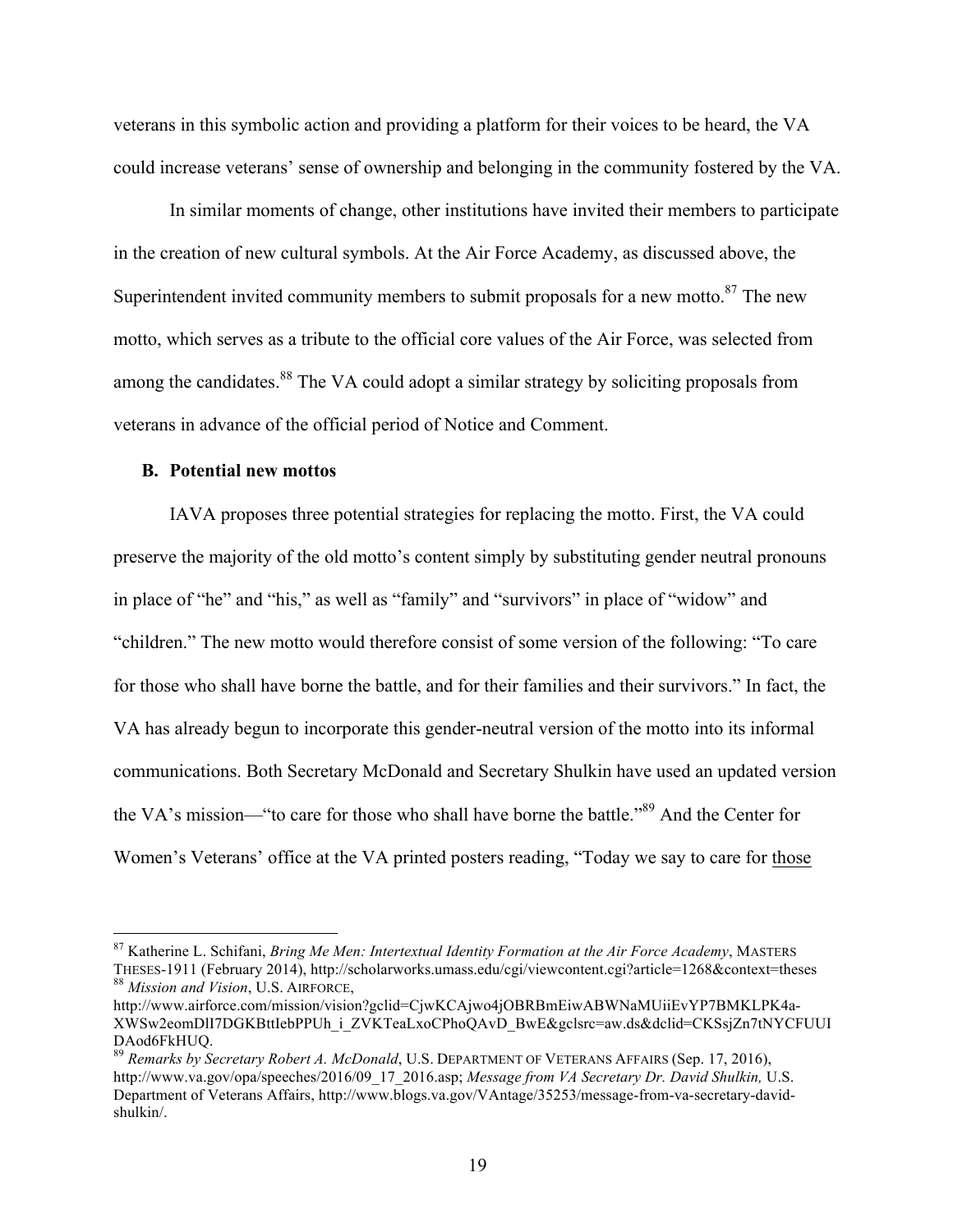'who shall have borne the battle' and for their families and their survivors.'"<sup>90</sup> This simple change would improve women veterans' relationship with the VA.

Second, the VA could derive its new motto from a different quote of President Lincoln's. For example, Lincoln stated in 1864: "I am greatly obliged to you, and to all who have come forward at the call of their country."91 Such a motto would include women while still continuing to honor Lincoln's commitment to serving veterans.

Third, the VA could select or author an entirely new motto. As discussed above, the VA could involve the veterans community in the process of selecting a new motto that encompasses the VA's core values.

#### **V. Conclusion**

Change can be difficult. The societal shift towards gender equality and inclusion has taken decades and will likely continue for years to come. Any large cultural transformation will have fits and starts, engendering the rage and scorn of some, while at the same time, inspiring and elevating the lives of others. The changes made to statutes, in military academies, and at colleges and universities around the country all demonstrate how difficult it can be to make these cultural changes, but how vital they are to the health and strength of a community.

The VA's purpose is to care for veterans. It cannot fulfill its mission while it systematically ignores and disregards women veterans. The VA needs to improve healthcare for women, provide more mental health services, and offer more leadership opportunities to women. But before it can implement these necessary policies for women veterans it must first acknowledge women veterans. Changing its motto and truly welcoming women into the culture

 <sup>90</sup> Betty Moseley Brown, *Words matter: Center for Women Veterans aims to inspire a new generation*, U.S. DEPARTMENT OF VETERANS AFFAIRS (Dec. 28, 2016), http://www.blogs.va.gov/VAntage/33956/words-mattercenter-for-women-veterans-aims-to-inspire-a-new-generation/.<br><sup>91</sup> HENRY JARVIS RAYMOND, LINCOLN, HIS LIFE AND HIS TIMES 606 (1891).